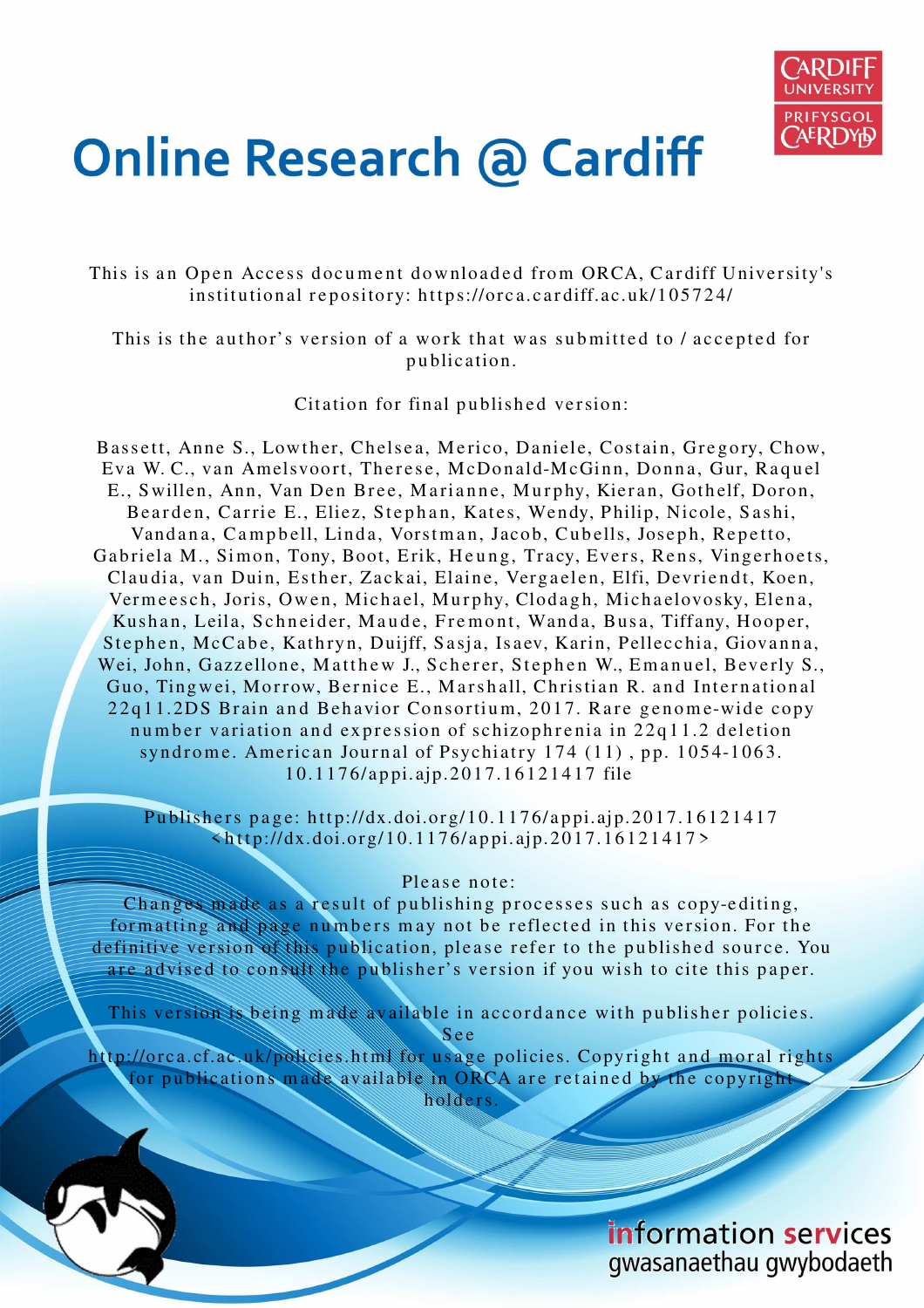# Rare genome-wide copy number variation and expression of schizophrenia in 22q11.2 deletion syndrome

Anne S. Bassett, M.D., Chelsea Lowther, B.Sc., Daniele Merico, Ph.D., Gregory Costain, M.D., Ph.D., Eva W. C. Chow, M.D., Therese van Amelsvoort, M.D., Ph.D., Donna McDonald McGinn, M.Sc., Raquel E. Gur, M.D., Ph.D., Ann Swillen, Ph.D., Marianne Van den Bree, Ph.D., Kieran Murphy, M.D., Ph.D., Doron Gothelf, M.D., Carrie E. Bearden, Ph.D., Stephan Eliez, M.D., Wendy Kates, Ph.D., Nicole Philip, M.D., Vandana Sashi, M.D., Linda Campbell, Ph.D., Jacob Vorstman, M.D., Ph.D., Joseph Cubells, M.D., Ph.D., Gabriela M. Repetto, M.D., Tony Simon, Ph.D., Erik Boot, M.D., Ph.D., Tracy Heung, M.A., Rens Evers M.D., Ph.D., Claudia Vingerhoets, M.Sc., Esther van Duin, M.Sc., Elaine Zakai, M.D., Elfi Vergaelen, M.Sc., Koen Devriendt, M.D., Joris R. Vermeesch, Ph.D., Michael Owen, M.D., Ph.D., Clodagh Murphy, Ph.D., Elena Michaelovosky, Leila Kushan, M.Sc., Maude Schneider, M.Sc., Wanda Fremont, M.D., Tiffany Busa, M.D., Stephen Hooper, Ph.D., Kathryn McCabe, Ph.D., Sasja Duijff, Ph.D., Karin Isaev, B.Sc., Giovanna Pellecchia, Ph.D., John Wei, Ph.D., Matthew J. Gazzellone, M.Sc., Stephen W. Scherer, Ph.D., Beverly S. Emanuel, Ph.D., Tingwei Guo, Ph.D., Bernice E. Morrow, Ph.D., Christian R. Marshall, Ph.D., International 22q11.2DS Consortium on Brain and Behavior.

Location of work: The Dalglish Family 22q Clinic, Department of Psychiatry, University Health Network, Toronto, Ontario, Canada, Department of Psychiatry, and Toronto General Research Institute, University Health Network, Toronto, Ontario, Canada; Campbell Family Mental Health Research Institute, Centre for Addiction and Mental Health, Toronto, Ontario, Canada; and Department of Psychiatry, University of Toronto, Toronto, Ontario, Canada, Clinical Genetics Research Program, Centre for Addiction and Mental Health, Toronto, Ontario, Canada, The Centre for Applied Genomics and Program in Genetics and Genome Biology, The Hospital for Sick Children, Toronto, Ontario, Canada, Medical Genetics Residency Training Program, University of Toronto, Toronto, Ontario, Canada, Department of Psychiatry and Psychology, Maastricht University, Maastricht, Netherlands, Division of Human Genetics, The Childrenís Hospital of Philadelphia, Philadelphia, Pennsylvania, Department of Pediatrics, Perelman School of Medicine, University of Pennsylvania, Philadelphia, USA, Department of Psychiatry, Perelman School of Medicine, University of Pennsylvania, Philadelphia, Centre for Human Genetics, University of Leuven (KU Leuven), Leuven, Belgium, Division of Psychological Medicine and Clinical Neurosciences, Cardiff University, Cardiff, Wales, Department of Psychiatry, Royal College of Surgeons in Ireland, Dublin, Ireland, Department of Child and Adolescent Psychiatry, King's College London, London, UK, Department of Psychiatry, Tel Aviv University, Tel Aviv, Israel, Department of Psychiatry and Biobehavioral Sciences, Semel Institute for Neuroscience and Human Behavior, University of California, Los Angeles, USA, Office MÈdico PÈdagogique Research Unit, Department of Psychiatry, University of Geneva School of Medicine, Geneva, Switzerland,

Department of Psychiatry and Behavioral Sciences, Upstate Medical University, State University of New York, Syracuse, DÈpartement de gÈnÈtique mÈdicale, CHU de Marseille

HÙpital de la Timone, Marseilles, France, Department of Pediatrics, Duke University, Durham, North Carolina, USA, Department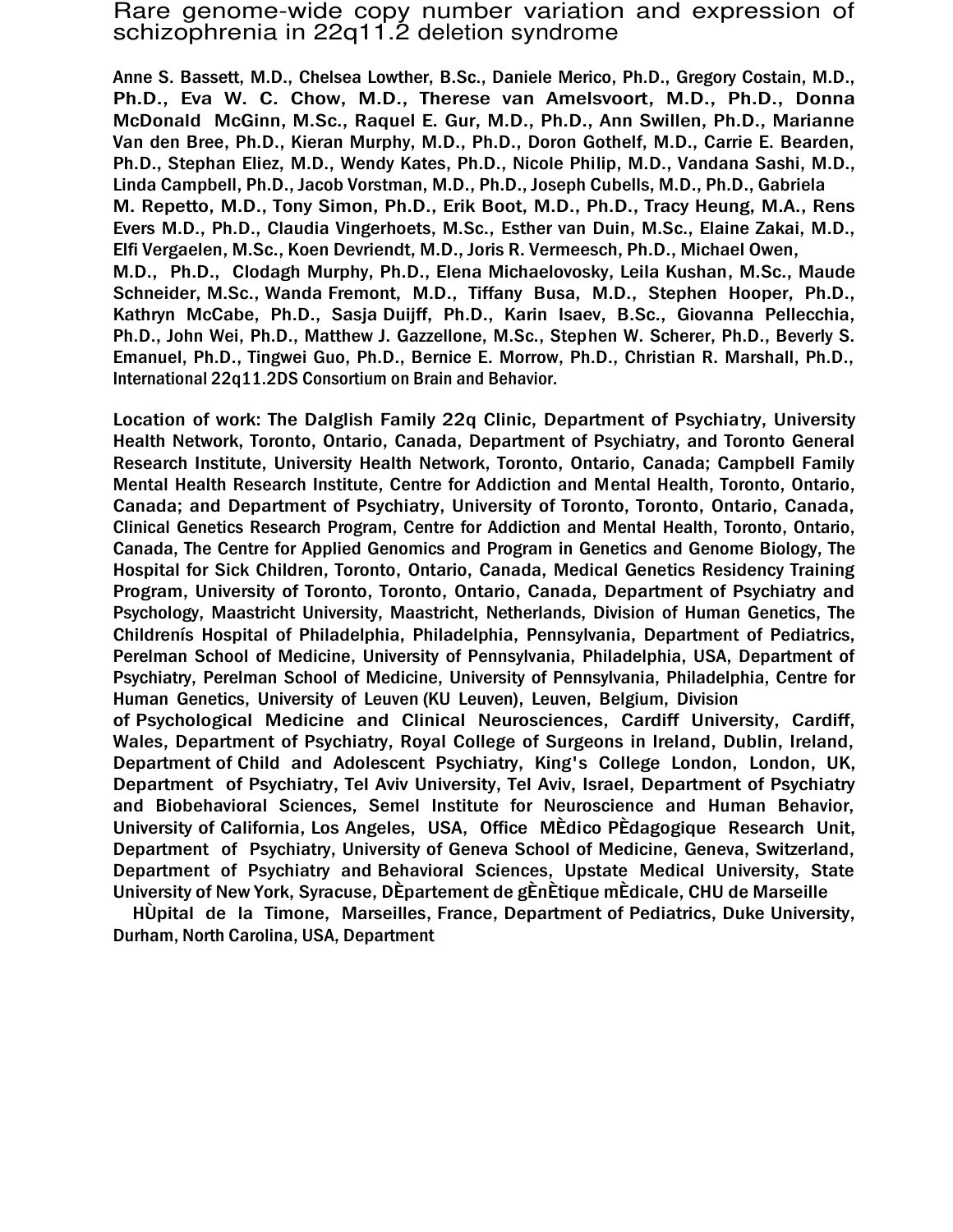of Psychology, University of Newcastle, Newcastle, Australia, Department of Psychiatry, Brain Center Rudolf Magnus, University Medical Center Utrecht, Utrecht, the Netherlands, Department of Human Genetics, Emory University, Atlanta, Georgia, USA, Centro de GenÈtica y GenÛmica, Facultad de Medicina, ClÌnica Alemana Universidad del Desarrollo, Santiago, Chile, Department of Psychiatry and Behavioral Sciences, University of California Davis, Sacramento, California, Molecular Genetics and McLaughlin Centre, University of Toronto, Ontario, Canada, Laboratory Medicine and Pathobiology, University of Toronto, Toronto, Ontario, Canada, Department of Genetics, Albert Einstein College of Medicine, Bronx, NY, USA, Genome Diagnostics, Department of Paediatric Laboratory Medicine, The Hospital for Sick Children, Toronto, Ontario, Canada

Corresponding author/address for reprints: Anne S. Bassett, The Dalglish Family 22q Clinic, Toronto General Hospital, 200 Elizabeth Street, 8NU, Room 802, Toronto, Ontario, Canada, M5G 2C4, Phone: (416) 340 5145, Fax: (416) 340 5004, E mail: anne.bassett@utoronto.ca

Disclosures and acknowledgements: The authors have no conflict of interests to declare. The authors would like to thank all of the subjects with 22q11.2 deletion syndrome and their families for their generous contributions to this and related research studies. The authors express gratitude to the students, research assistants, and staff affiliated with the Clinical Genetics Research Program and The Centre for Applied Genomics. Special thanks to Gladys Wong for her help with formatting and referencing.

Grant support: This work was supported the National Institute of Mental Health (5U01MH101723 02), the Canadian Institutes of Health Research (ASB, MOP #97800, MOP #111238), the Canada Research Chairs in Schizophrenia Genetics and Genomic Disorders (ASB), Canada Latin America and Caribbean Research Exchange Grants (LACREG) (ASB and GR), and the University of Toronto McLaughlin Centre (MC 2015 01). Dr. Bassett is supported by the Dalglish Chair at the University Health Network. Ms. Chelsea Lowther is supported by a Frederick Banting and Charles Best Canadian Institutes of Health Research Doctoral Award. Dr. Vorstman was funded for this work by the Brain and Behavior Research Foundation (Young Investigator Award).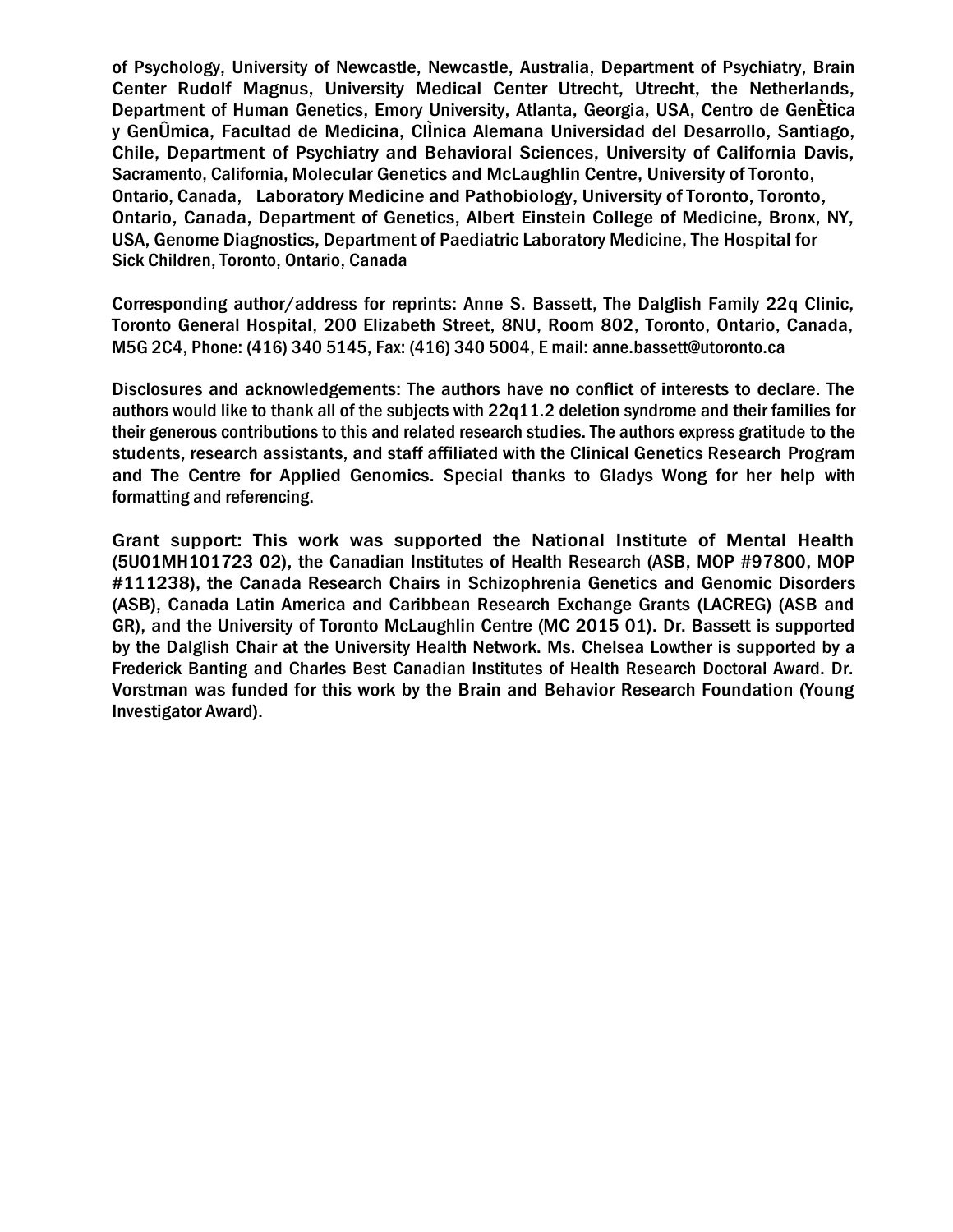# **ABSTRACT**

Objective: 22q11.2 deletion syndrome (22q11.2DS) is associated with a >20 fold increased risk for developing schizophrenia. The aim of this study was to identify additional genetic factors (i.e., ìsecond hitsî) that may contribute to schizophrenia expression. Methods: Through an international consortium we obtained DNA samples from 329 psychiatrically phenotyped subjects with 22q11.2DS. Using a high resolution microarray platform and established methods to assess copy number variation (CNV), we compared the genome wide burden of rare autosomal CNV, outside of the 22q11.2 deletion region, between two groups: with and, at age <sup>3</sup>25 years, without a psychotic disorder. We assessed whether genes overlapped by rare CNVs were over represented in functional pathways relevant to schizophrenia. Results: Rare CNVs overlapping one or more protein coding genes revealed significant between group differences. For rare exonic duplications, six of 19 gene sets tested were enriched in the schizophrenia group; genes associated with abnormal nervous system phenotypes remained significant in a step wise logistic regression model ( $p=0.00062$ ) and showed significant interactions with  $22q11.2$  deletion region genes in a connectivity analysis. For rare exonic deletions, the schizophrenia group had on average more genes overlapped ( $p=0.0058$ ). The additional rare CNVs implicated known (e.g., GRM7, 15q13.3, 16p12.2) and novel schizophrenia risk genes and loci. Conclusions: The results suggest that additional rare CNVs overlapping genes outside of the 22q11.2 deletion region contribute to schizophrenia risk in 22q11.2DS, supporting a multigenic hypothesis for schizophrenia. The findings have implications for understanding expression of psychotic illness, and herald the importance of whole genome sequencing to appreciate the overall genomic architecture of schizophrenia.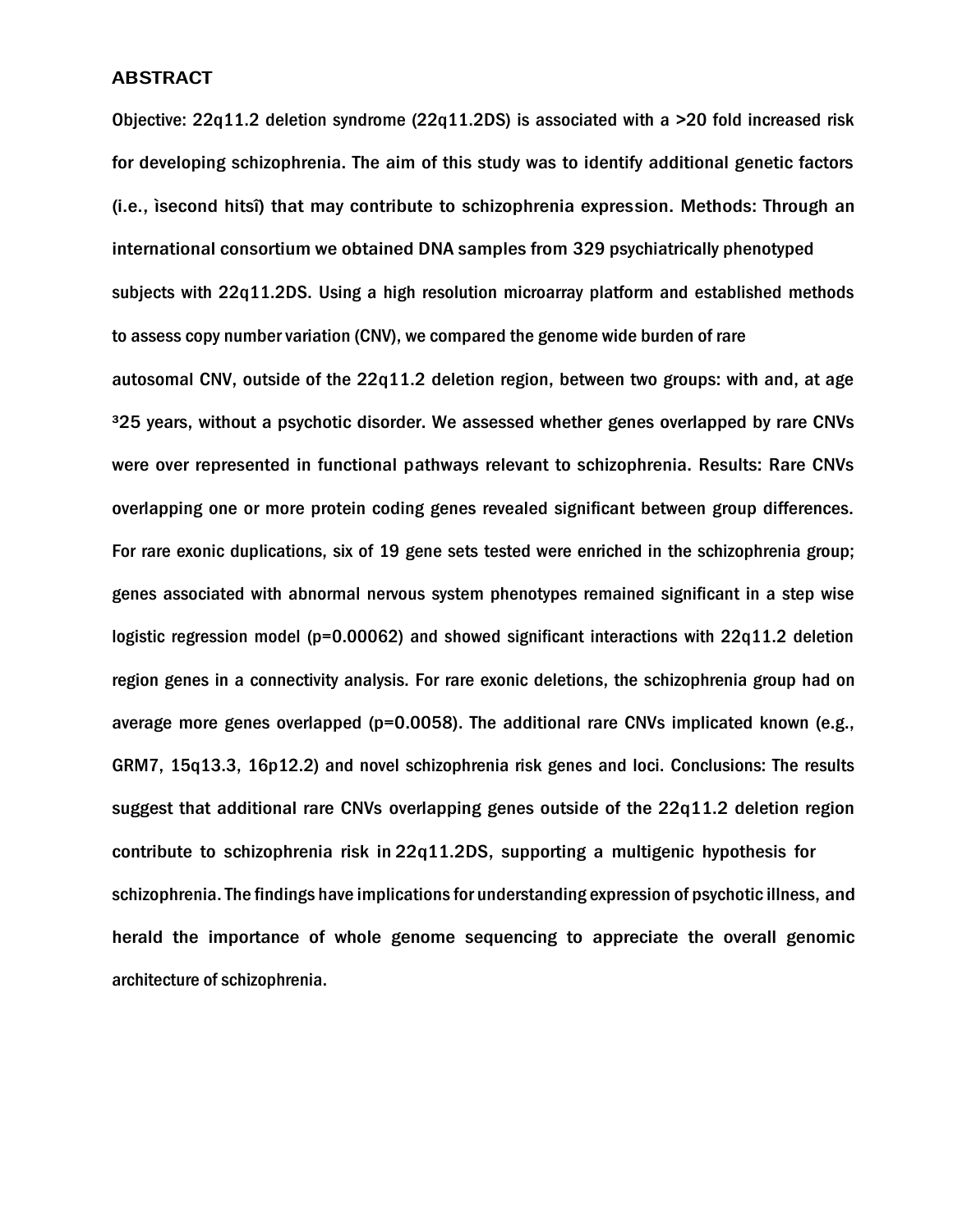#### INTRODUCTION

Chromosomal microarray analysis has made routine the ability to detect pathogenic copy number variations (CNVs), including recurrent CNVs associated with established genomic disorders. Most testing is done postnatally in children with autism spectrum disorder, developmental delay/intellectual disability, and/or multiple congenital anomalies, or prenatally (1). Several commercial laboratories are now providing the means for non invasive prenatal screening of microdeletion syndromes (2). With increased early diagnosis, attention is shifting to understanding the later onset expression of genomic disorders.

Of concern is the association of several genomic disorders with schizophrenia (3 5), a serious psychotic disorder that typically has onset in adolescence or early adulthood and requires lifelong treatment. The recurrent 22q11.2 deletion associated with 22q11.2 deletion syndrome (22q11.2DS) has an estimated prevalence of 1 in 3 4,000 live births and, in addition to risk for several congenital (e.g., cardiac) anomalies, represents one of the strongest known risk factors for schizophrenia (6). Schizophrenia occurs in about 1 in 4 patients with 22q11.2DS, representing a >20 fold increase over the general population risk of 1% (6, 7). Given the high but incomplete penetrance of the 22q11.2 deletion for schizophrenia, there is considerable interest in identifying additional genetic factors that may increase the likelihood of an individual developing this illness (6, 8 11).

Multinational collaborative recruitment efforts can facilitate appropriately powered research of individually rare CNVs like 22q11.2 deletions. A goal of the International 22q11.2DS Brain and Behavior Consortium (IBBC) (12) is to discover additional genetic factors that contribute to the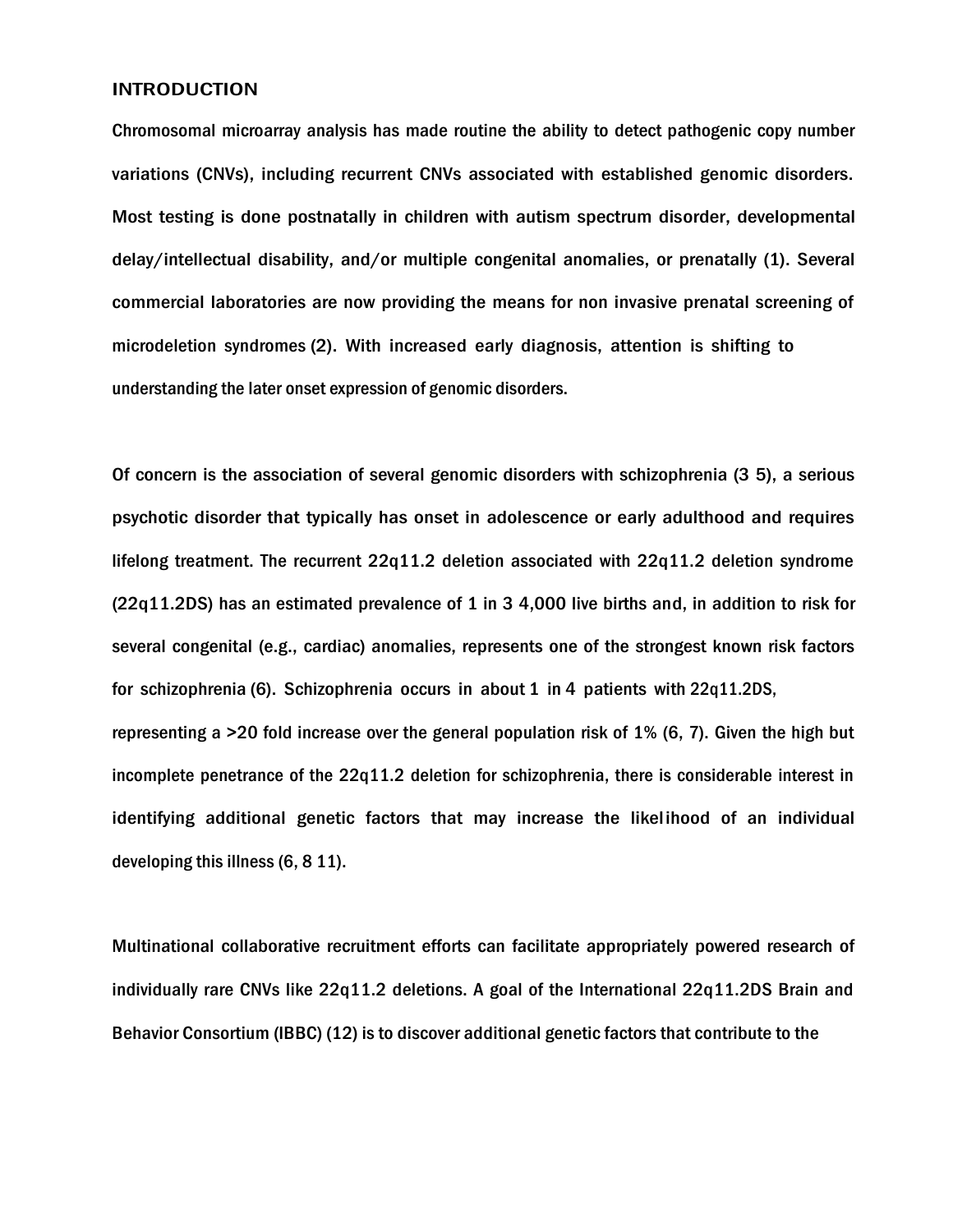high risk for schizophrenia in the 22q11.2DS population. Emerging research suggests that additional rare CNVs elsewhere in the genome may shape the expression of cardiac phenotypes associated with 22q11.2DS (13). In the current study, we used high resolution genome wide microarrays and proven CNV detection methods (14) to identify rare CNVs that may be involved in the expression of schizophrenia in 22q11.2DS. We chose this strategy given the relatively high penetrance (i.e., OR 2 60) of rare genic CNVs for idiopathic schizophrenia (15). This is in contrast to common variants, e.g., single nucleotide polymorphisms (SNPs) that are mostly located in non coding regions and individually associated with small risks for schizophrenia (15). Data from the IBBC 22q11.2DS cohort enabled us to compare genome wide burden and genic content of rare autosomal CNVs, outside of the 22q11.2 deletion region, between individuals with schizophrenia or related psychotic disorders and those with no psychotic disorder at age 325 years.

# SUBJECTS AND METHODS

Ascertainment of samples from 22q11.2DS subjects for CNV analysis Subjects with a presumed 22q11.2 deletion were recruited from 22 international sites (Table S1) and provided DNA samples that were genotyped using the Affymetrix Genome Wide Human SNP Array 6.0 at the Albert Einstein College of Medicine (13). Informed consent was obtained from all subjects and/or their legal guardian. This study was approved by the local institutional research ethics boards of each site.

Quality control (QC) measures, ancestry and relatedness determination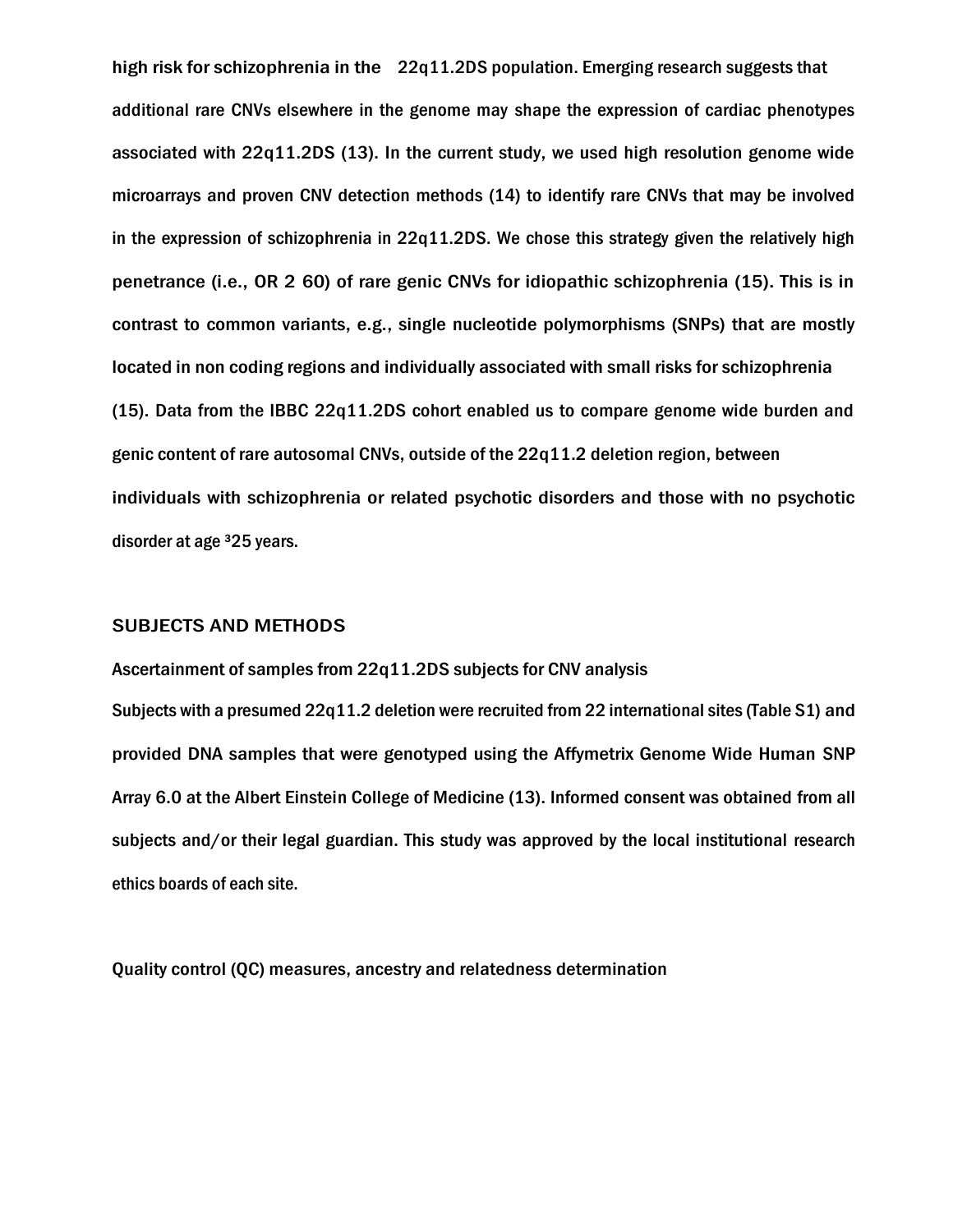Similar to our previous studies of CNV (14), all downstream processing and analysis of microarray data, including applying rigorous methods for QC and CNV detection, were completed at The Centre for Applied Genomics (TCAG) in Toronto, Canada. Initially, there were 866 DNA samples available from subjects with a presumed 22q11.2 deletion and psychiatric phenotype data. Of these, 741 (85.6%) samples had high quality CNV data after accounting for batch effects and applying other QC measures (see Supplemental Material for full details).

#### Phenotype and diagnostic group determination

Of the 666 unrelated 22q11.2DS subjects of European ancestry with genome wide CNV data, n=329 met inclusion criteria for this study. The phenotypic and diagnostic assessment protocol is described elsewhere (12). We first selected subjects who met DSM IV TR diagnostic criteria for a major psychotic disorder; n=15 subjects with an affective psychosis were excluded. The resulting 158 individuals formed the ìschizophrenia groupî, and had specific diagnoses of schizophrenia (n=117; 74.1%), schizoaffective disorder (n=12; 7.6%), psychosis not otherwise specified (n=20; 12.7%), or schizophreniform (n=1; 0.6%), delusional (n=2; 1.3%), brief psychotic (n=2; 1.3%) or other psychotic (n=4; 2.5%) disorders. Median age at onset of psychotic illness was 21 (range 7 9) years, with no overall sex difference. We assigned individuals to the ìnon psychotic groupî (n=171) if they had no history of any psychotic illness when assessed at age <sup>3</sup>25 years (median age 32, range 25 67, years). As expected for 22q11.2DS, given the known impact of ascertainment and disease factors (6), in the non psychotic group compared to the schizophrenia group the proportion of female subjects was higher (n=113, 66.1% vs n=82, 51.9%, respectively; p=0.0089), the proportion of cases with a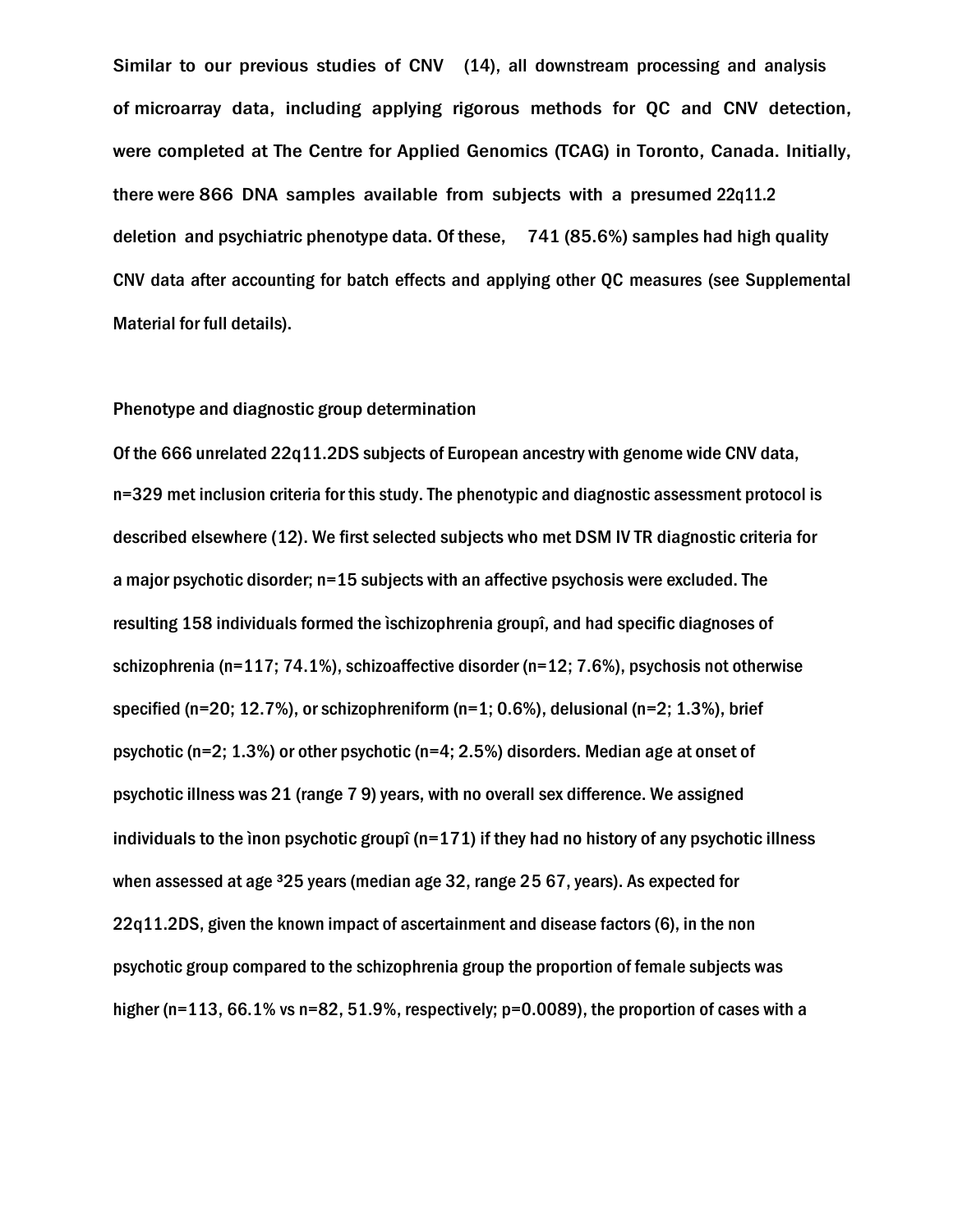congenital cardiac defect where known (n=248) was higher [n=74, 58.3% vs n=49, 40.5%, respectively; p=0.0051), and the median IQ was higher [75, range 34 105 (n=137) vs 69, range 3694 (n=121), respectively; p<0.0001].

## CNV detection and annotation

Similar to previous studies (14), we used CNV methods that ensure high (>90%) validation using a second laboratory method (16) (Table S2). Genome wide CNVs were identified with a multiple algorithm approach using Birdsuite (17), iPattern (18), and Affymetrix Genotyping Console (http://www.affymetrix.com/) to maximize CNV call accuracy. We included CNVs for analyses only if: (i) identified by two or three of the CNV calling algorithms, (ii) spanning 10 consecutive array probes for deletions or duplications, and (iii) <75% overlap with sequence from segmental duplications. We used 9,611 independent population based controls of European ancestry (Table S2) to adjudicate CNV rarity, designating CNVs found in <0.1% of the population controls as ìrareî in the 22q11.2DS subjects. CNVs were adjudicated for microRNA (miRNA) content using miRBase (19), and for genic content using RefSeq. CNVs were deemed exonic if they overlapped at least one base pair (bp) of coding sequence.

# CNV burden analysis and statistical approach

For CNV burden analyses, we compared the proportion of subjects with one or more rare autosomal CNVs ³10 kb (all, deletions, duplications, and restricting to those overlapping a gene, exon or miRNA) between the schizophrenia and non psychotic groups. Fisherís exact tests, odds ratios (ORs) and 95% confidence intervals (CIs) were calculated using SAS or R 3.3.1 software. All tests were two sided with p<0.05 defined for statistical significance.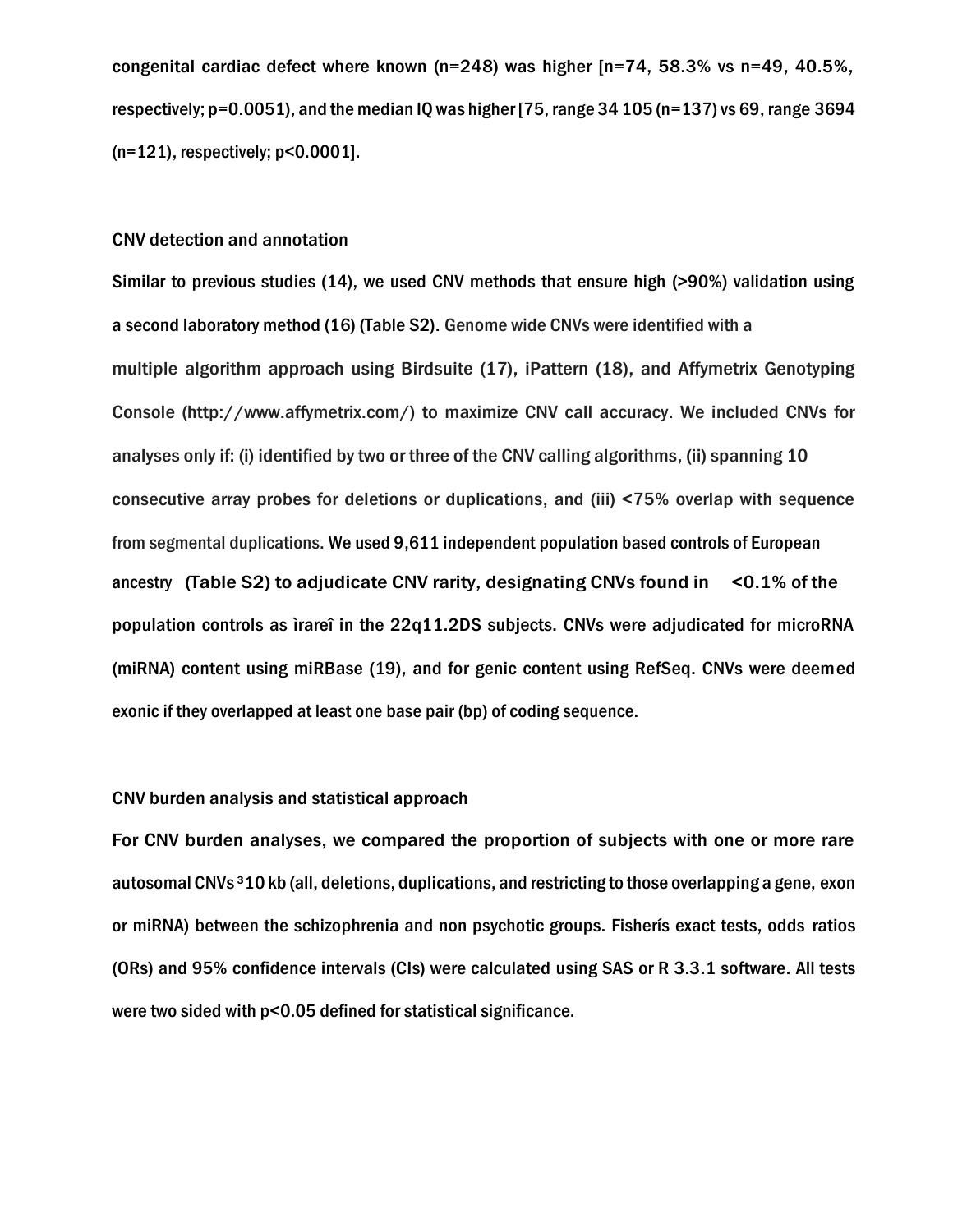Gene-set enrichment analysis

To assess whether genes overlapped by rare CNVs in the schizophrenia group were over represented in functional pathways related to schizophrenia, we evaluated 19 gene sets (Table S3) similar to those used in a recent schizophrenia consortium (PGC) study (16). These comprised genes with roles in human neurodevelopment, neuronal function, or synaptic function (7 sets), or human orthologs of mouse genes whose disruptions cause neurobehavioral or nervous system abnormalities (3 sets). Given evidence for miRNA mechanisms in schizophrenia and the role of DGCR8 in genome wide miRNA buffering (9, 20), we also examined genes predicted to be targets of miRNAs showing differential gene expression with haploinsufficiency of DGCR8 in a mouse model (1 set) (9, 10, 20). Eight further gene sets involved genes associated with abnormal phenotypes in non brain organ systems (7 sets), or causing prenatal or perinatal lethality (1 set), in mice (16).

The gene set burden analysis used a logistic regression deviance test (21) [R/Bioconductor package cnvGSA: Gene Set Analysis of (Rare) Copy Number Variants (version 1.18.0)] (https://www.bioconductor.org/packages/release/bioc/html/cnvGSA.html) to evaluate if the number of genes overlapped by rare exonic deletions or duplications in each subject for each gene set (i.e., gene set specific genic burden) is predictive of the subject being a member of the schizophrenia or non psychotic group. We report the regression coefficients after standardizing the gene set gene count. Sex was used as a covariate. Similar to our previous whole genome sequencing study of 22q11.2DS (9), we also performed a secondary gene set burden analysis that included each original gene set after restricting to just the genes that are predicted to be targets of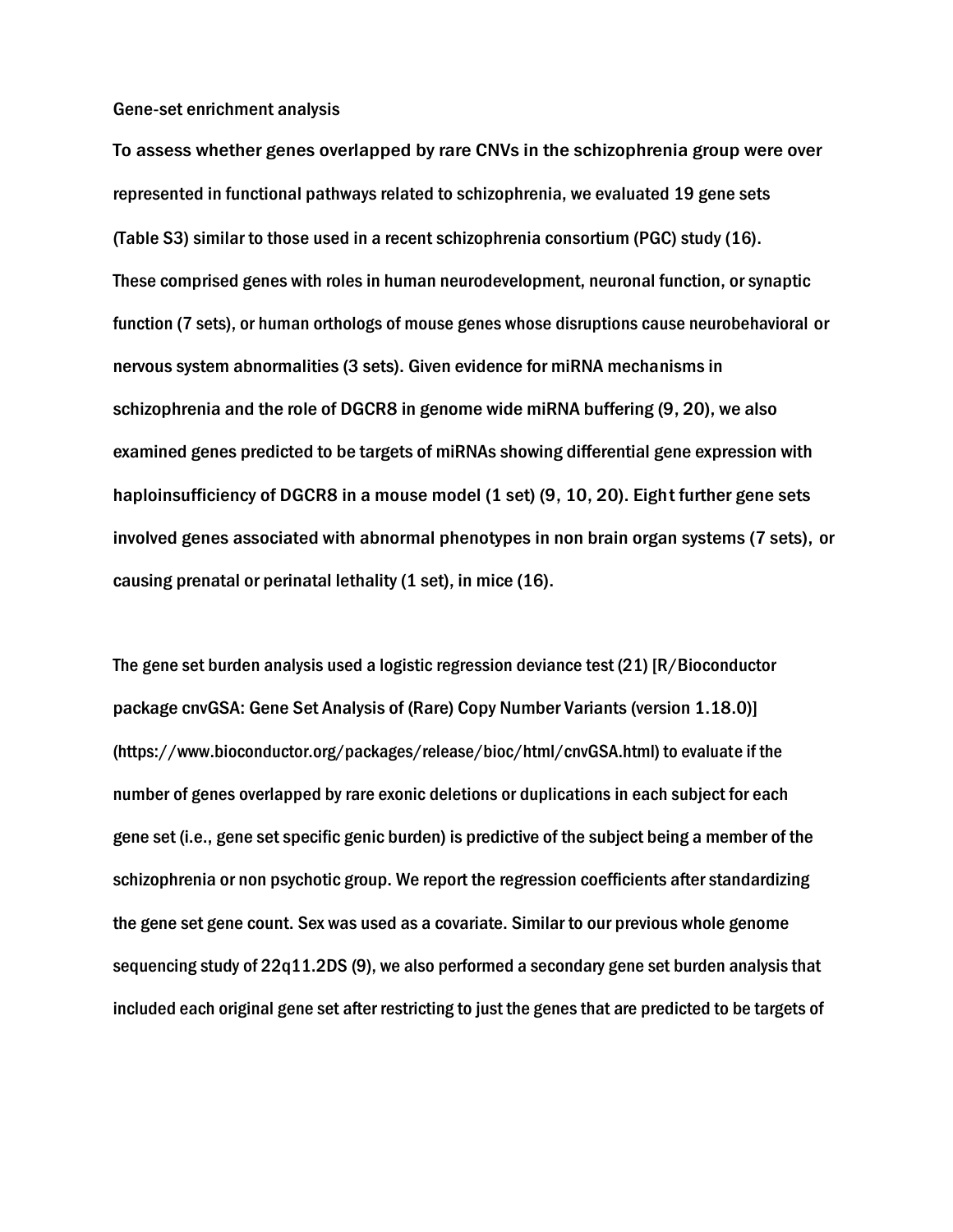DGCR8 (9). Multiple testing correction (Benjamini Hochberg False Discovery Rate, BH FDR) was performed separately for each gene set group (with and without DGCR8 restriction) and CNV type (deletions, duplications). Gene sets with a BH FDR <10% and p value <0.05 were considered to be significantly enriched (9). To account for overlap between the gene sets we re tested the burden following a step wise logistic regression approach that used the same regression deviance test and covariates after ranking the gene sets based on most to least significant p values.

#### Network connectivity test and network construction

We performed an absolute connectivity test by treating the 46 protein coding genes ( $n=42$ ) with network data) in the 22q11.2 deletion region genes as "bait" and the 41 genes from the mouse abnormal nervous system gene set overlapped by duplications in the 22q11.2DS schizophrenia group (n=39 with network data) as "prey". For each bait gene, the top 200 interaction neighbors (prey) were retrieved using GeneMANIA physical protein protein interaction and pathway interaction networks (22). Since each of the networks contains different information, they require weighting based on their capability to predict gene functions as defined by Gene Ontology (GO) (22). Accordingly, we used the weighting procedure implemented in GeneMania and selected GO Biological Process functional annotations to pre weight the selected protein interaction networks (22), as more representative of pathways than GO Cellular Component and Molecular Function. We determined a connectivity score for each bait gene using the average of the respective preysí GeneMANIA scores and performed an empirical test to compare this connectivity score to that for the 15,824 genes outside the 22q11.2 deletion region. Nominal p values were then corrected using Benjamini Hochberg FDR. We generated a gene interaction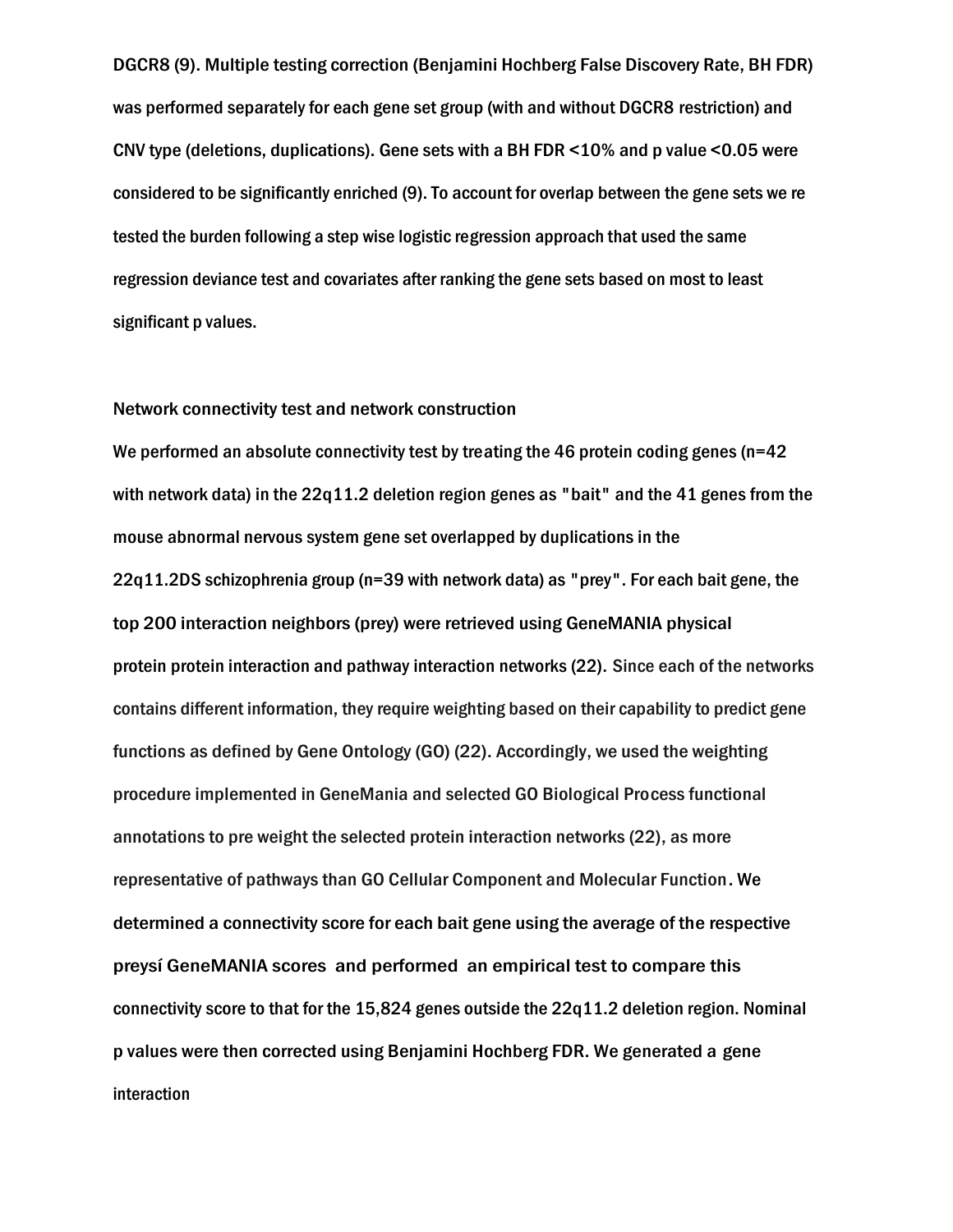proximity network using the results from the network connectivity analysis, and ìlinkerî genes identified using GeneMANIA (22), visualizing the resulting network in Cytoscape (23).

#### RESULTS

#### 22q11.2 deletions

There was no significant between group difference in the distribution of 22q11.2 deletions  $(c^2=0.18, df=1, p=0.68)$ . The majority of subje ts had LCR A D 22q11.2 deletion (s hizophrenia  $n=147, 93.0\%$ ; non psy hoti  $n=157, 91.8\%$ ; Figure S1), three subje ts (1.9%) in the s hizophrenia group had a known proximal variant of the LCR A D deletion and the remainder had a LCR A B (s hizophrenia n=7, 4.4%; non psy hoti  $n=11$ , 6.4%) or LCR A C (s hizophrenia n=1, 0.6%; non psy hoti n=3, 1.8%) deletion (Figure S1).

Quantitative genome-wide burden of additional rare CNVs

In the overall sample of 329 subje ts with a 22q11.2 deletion, there were 726 additional rare genome wide autosomal CNVs in 291 (88.4%) subje ts (s hizophrenia n=142, 89.9%; non psy hoti n=149, 87.1%; Table S4, S5). The proportion of s hizophrenia subje ts (n=16, 10.1%) with one or more rare CNVs overlapping a miRNA was non signifi antly greater than that of the non psy hoti group (n=8, 4.7%; p=0.0878).

There were 272 rare CNVs (173 dupli ations, 99 deletions) that overlapped at least 1 bp of oding sequen e in 182 (55.3%) subje ts. Those with exoni dupli ations (s hizophrenia n=68, 43.0%; non psy hoti n=59, 34.5%) outnumbered those with exoni deletions (s hizophrenia n=38, 24.1%; non psy hoti n=47, 27.5%) in both subje t groups. There were no overall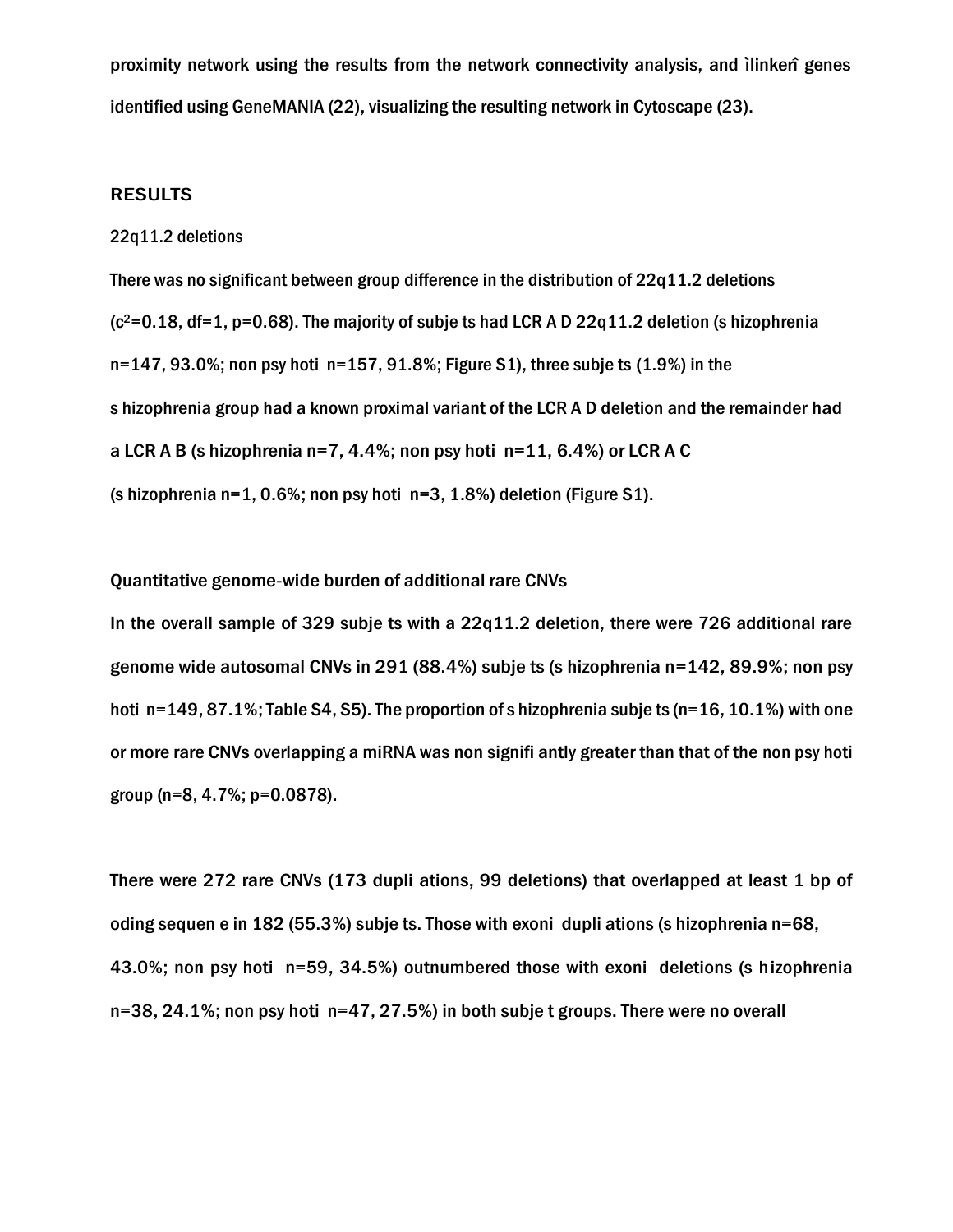between group differen es in the total number of rare CNVs (deletions and/or dupli ations, Table S4), or in the total genomi length of rare CNVs per subje t (median: 173 kb, range: 12 kb 3.6 Mb, vs median: 184 kb, range: 11 kbñ1.9 Mb for schizophrenia and non psychotic groups, respectively; p=0.48). Restricting to rare exonic CNVs showed similar results (data not shown).

However, when examining the total number of genes (regardless of function) overlapped by the additional rare CNVs, there were significantly more genes overlapped by rare exonic deletions in the schizophrenia group (median: 2 genes, range: 1 18) compared to the non psychotic group (median: 1 gene, range: 1 14; p=0.0058) (Table 1). There was no such significant finding for duplications. There was no significant difference in the IQ scores of individuals with and without an additional rare exonic deletion in either the schizophrenia or non psychotic groups (data not shown). Multigenic rare deletions in the schizophrenia group included a 410 kb 1q21.1 deletion (at the TAR locus) and a 600 kb 16p12.2 deletion, both previously associated with schizophrenia in general population samples (3).

#### Functional burden of additional rare CNVs

We performed a gene set enrichment analysis in order to identify between group differences in the burden of rare CNVs overlapping functionally related genes (i.e., gene sets or pathways). Compared to the non psychotic group, after multiple test correction (BH FDR<10% and nominal p value <0.05), the schizophrenia group had significantly more individuals with rare exonic duplications overlapping genes from six of the 19 gene sets assessed (Table 2). There were no between group differences for deletions. Of the six significantly enriched gene sets, only the top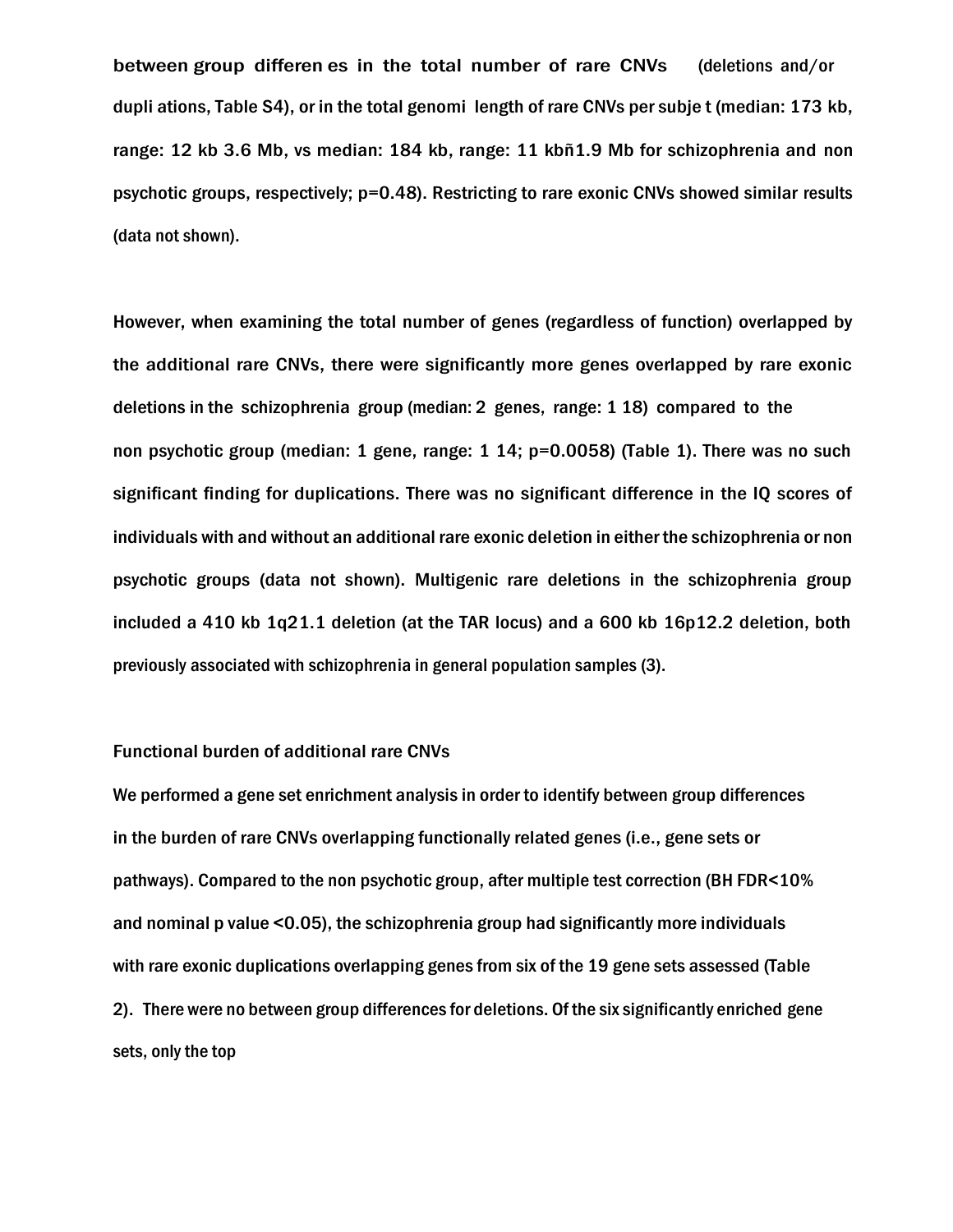ranking Nervous System Phenotype gene set remained significant ( $p=0.00062$ ) in the stepwise logistic regression model (Table 2); overlap of the gene signal with the other five gene sets is shown in Table S6. Secondary gene set analyses, restricting to genes predicted to be affected by DGCR8 haploinsufficiency (9, 20), showed significant improvement in the burden analysis results over that for the full gene set only for the Muscle/Cardiovascular gene set, after permutation to account for gene set size (data not shown).

In 32 subjects with 22q11.2DS schizophrenia, there were 37 rare duplications that contributed to the Nervous System Phenotype gene set result (Tables 2, 3). For individuals with IQ data available, there was no significant difference in the median IQ between those with (n=23) and without (n=104) a rare duplication contributing to this gene set result (68 vs. 70, p=0.41). Four (10.8%) duplications were recurrent, flanked by segmental duplications, and previously associated with idiopathic schizophrenia (Table 3). These included two 22q11.2DS schizophrenia subjects with 1.9 2.0 Mb duplications at 15q13.2 q13.3 (BP4 BP5) (24), one with a 1.5 Mb duplication at 17q12 (25), and one with a 1.3 Mb duplication at  $22q11.23$  (26). Eighteen (48.6%) of the 37 CNVs overlapped a single gene, including several genes implicated in idiopathic schizophrenia by rare variant studies, such as RYR2 (3, 21), GRM7 (3, 27), DOK7 (3, 28), and CACNA2D1 (3, 29). In silico breakpoint analysis indicated that the majority (n=28; 65.1%) of the genes implicated in the rare duplication gene set results had coding sequence that was disrupted by the CNV (data not shown).

Potential mechanisms of rare CNV-related risk for schizophrenia in 22q11.2DS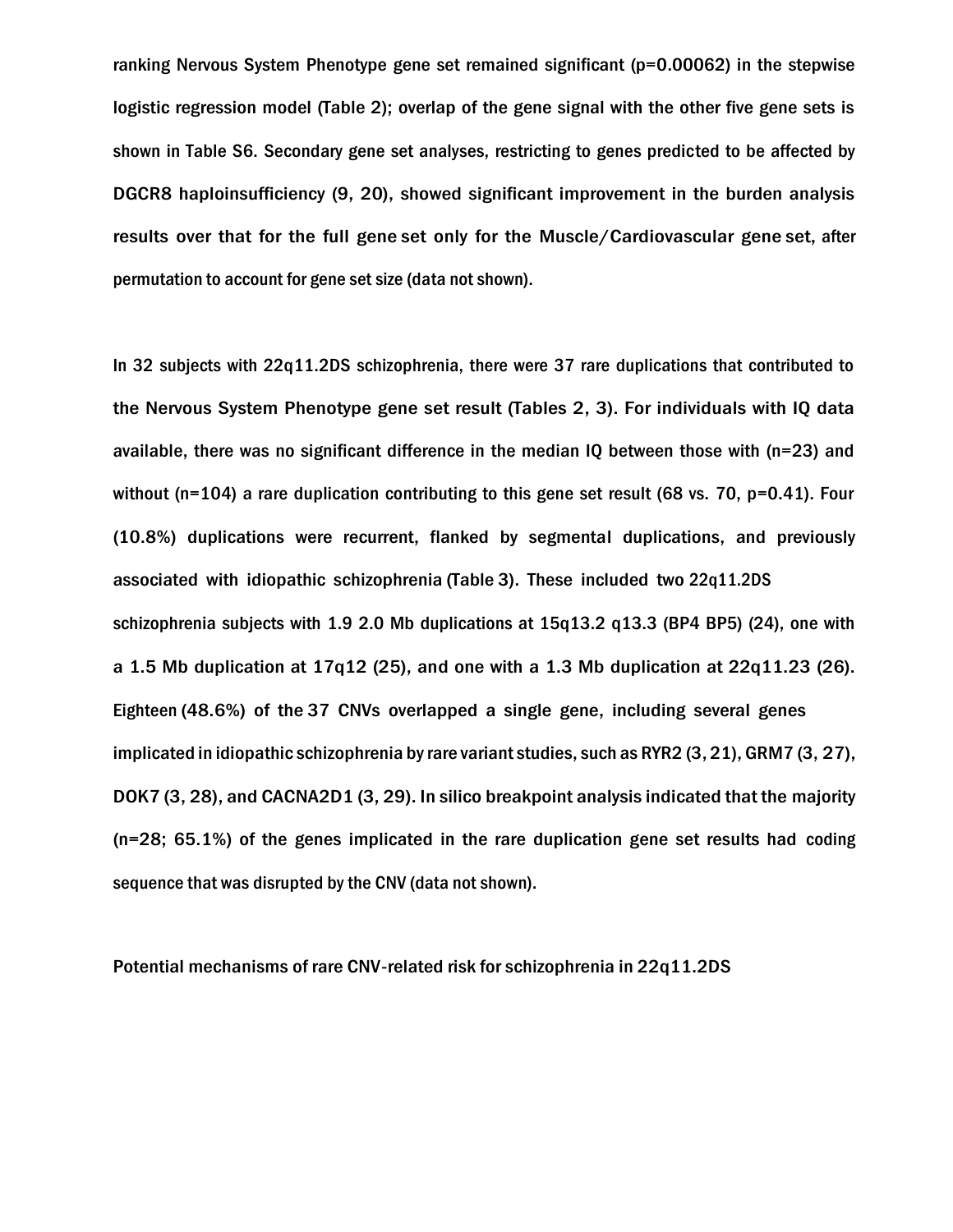We attempted to identify potential mechanisms contributing to the schizophrenia risk posed by the additional rare duplications overlapping genes from the Nervous System Phenotype gene set (Tables 3). Using protein protein interaction data available from GeneMANIA (22), we empirically tested whether genes in the  $22q11.2$  region (n=46 total, 42 with network data) were more connected to the Nervous System Phenotype genes overlapped by rare duplications in the schizophrenia group (n=41 total, 39 with network data), when compared to 15,824 other protein coding genes in the genome. This analysis revealed four 22q11.2 deletion region genes with significant interactions at FDR<20% (nominal p value <0.02): P2RX6, SEPT5, RTN4R and CLTCL1 (Table S7; Figure 1). The a priori probability of randomly extracting 42 genes from the genome with at least four genes achieving significant connectivity at FDR<20% is <0.0098, providing further support for this result.

The interaction proximity network constructed using the four 22q11.2 deletion region genes and the genes implicated by the duplication gene set findings suggested a diverse set of pathways potentially related to schizophrenia pathogenesis (Figure 1). Four interaction clusters were characterized by the presence of a significant gene from the 22q11.2 deletion region and/or at least one schizophrenia only gain gene: axon guidance and neuronal adhesion (UNC5D, DSCAM), axon guidance and nerve growth factor signalling (RTN4R; TNFRSF19), purinergic receptors and calcium channels (P2RX6; CACNA2D1), and glutamatergic and adenosine receptors, synaptic trafficking (CLTCL1; ADORA2A, GRM7) (Figure 1).

#### **DISCUSSION**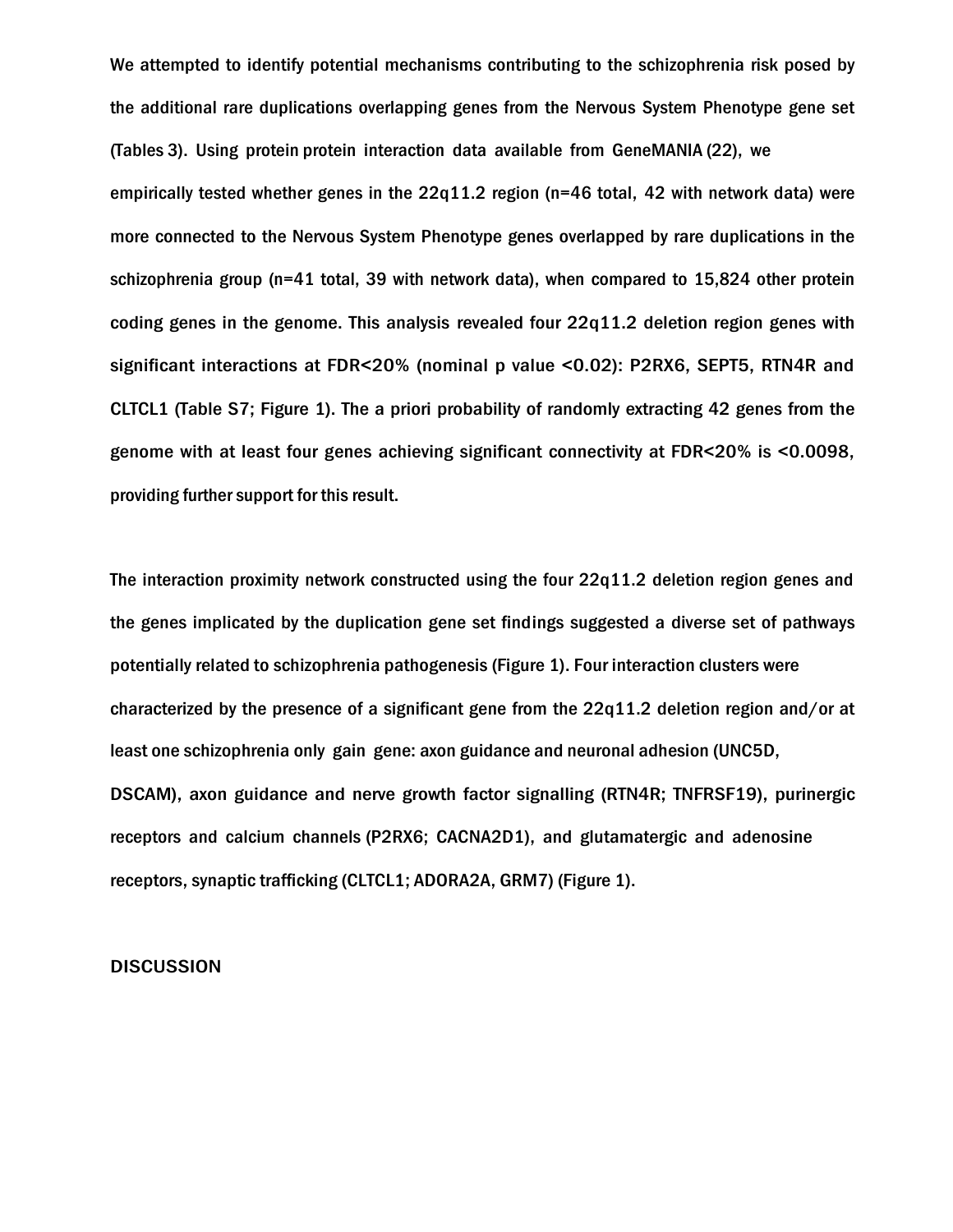The results of the current study provide new data relevant to a key knowledge gap in our understanding of the association between genomic disorders like 22q11.2DS, and a profoundly increased risk for developing major psychotic illnesses such as schizophrenia. For the first time, there are sufficient data to support additional rare CNVs that overlap protein coding sequence as contributing factors to this increased risk. These comprise both rare duplications that overlap genes involved in neuronal function and rare loss CNVs that tend to overlap more genes in those who develop schizophrenia. The findings suggest the possibility that additional information captured by chromosomal microarray at the time of initial diagnosis of a 22q11.2 deletion could eventually help in identifying some of those at greatest risk for schizophrenia.

The results are consistent with emerging research suggesting that rare deleterious variants elsewhere in the genome, in addition to the 22q11.2 deletion, are likely to be involved in the variability of neuropsychiatric and other developmental expression of this microdeletion syndrome (6, 8 11). This finding has potential implications for the schizophrenia risk associated with other genomic disorders, such as the 3q29 deletion (30) or 16p11.2 duplication (31). The results are also in keeping with data from the general population of individuals with neurodevelopmental disorders, where  $\sim$  4% have two rare contributing genetic mutations or genetic diagnoses (32). Although there are case reports of two rare CNVs in patients with schizophrenia (33, 34), there are few previous studies of genome wide CNVs in patients with typical 22q11.2 deletions, and these involved small samples and/or used low resolution arrays or various methods to assess CNVs and their rarity (8, 33 3 ). Only two of these small studies compared schizophrenia and non psychotic groups within 22q11.2DS (8, 35).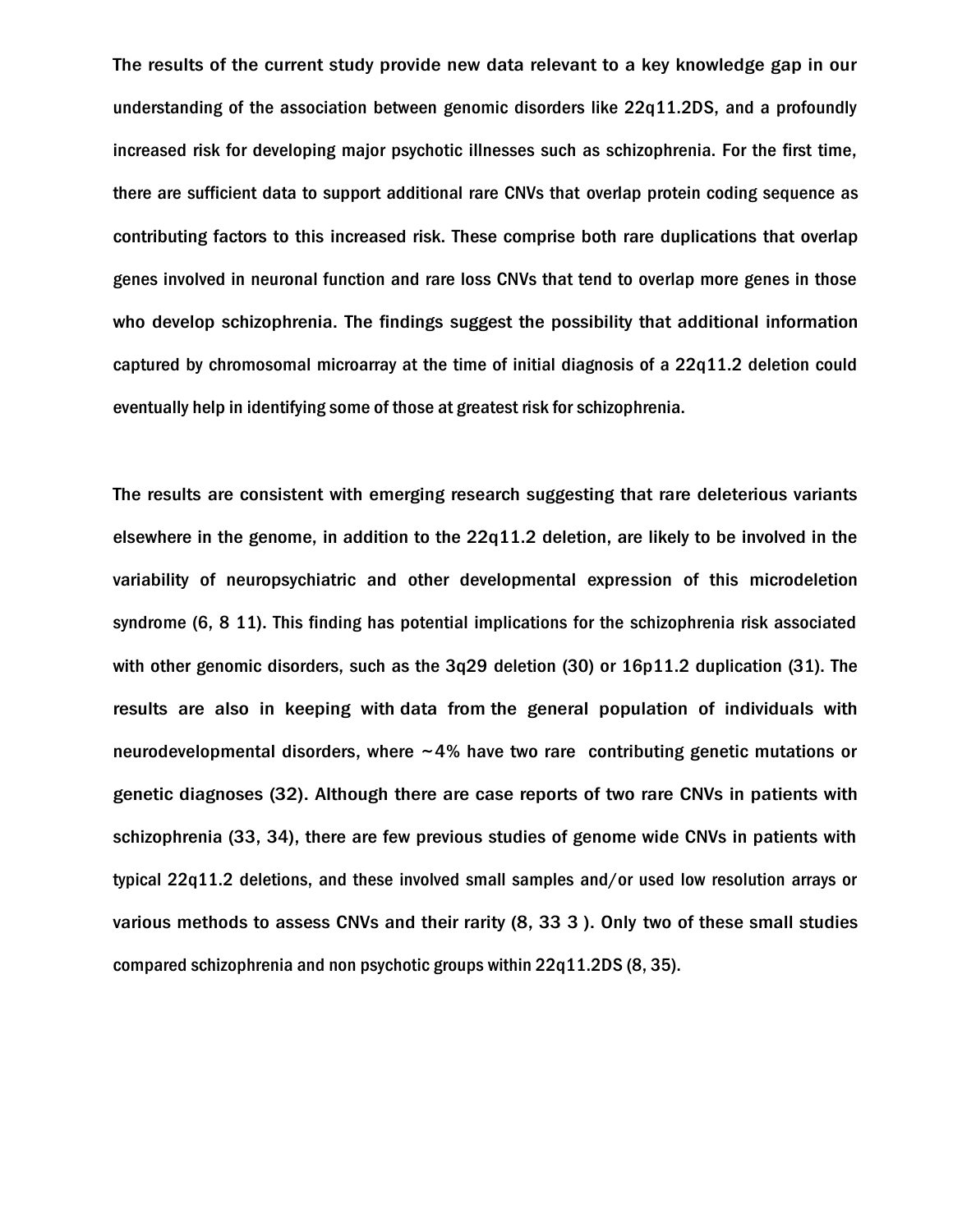The results of this study are in line with findings supporting an association between large, usually multigenic, rare duplications and schizophrenia in the general population (5, 14). Similarly, the results for enriched burden of genes overlapped by rare deletions in 22q11.2DS schizophrenia also appear consistent with studies of schizophrenia in the general population (16), and with a recent rare CNV study reporting a higher number of overlapped genes in a large schizophrenia cohort compared with controls (36). Within 22q11.2DS, the structural variant results in the current study complement those of pilot whole genome sequencing findings for 22q11.2DS using an extreme phenotype approach to study additional genome wide rare sequence variants affecting schizophrenia expression (9). In that pilot study there was a significantly enriched burden of high quality non synonymous deleterious missense and loss of function sequence variants brain related genes in the schizophrenia cases (9). Genes involved included RYR2 (3, 37) and BSN (38), the latter encoding a pre synaptic scaffolding protein, bassoon (9). Results of the current study (Table 3) further implicate these more novel genes and pathways for schizophrenia. The RYR2 gene and two genes (DLC1 and ABCA4) encoding members of a BSN superfamily of neuronal transmembrane proteins that regulate neurotransmitter release at the synapse were overlapped by very rare duplications in subjects with 22q11.2DS and schizophrenia. BSN was also implicated in the synaptic network derived from a large CNV study of schizophrenia (16), as were some of the network connections in the current study (Figure 1).

The significant genetic interactions between 22q11.2 deletion region genes and duplication locus genes implicate other pathways of potential interest to schizophrenia pathogenesis. These include the RTN4R gene encoding the Nogo receptor and its co receptor, TNFRSF19, involved in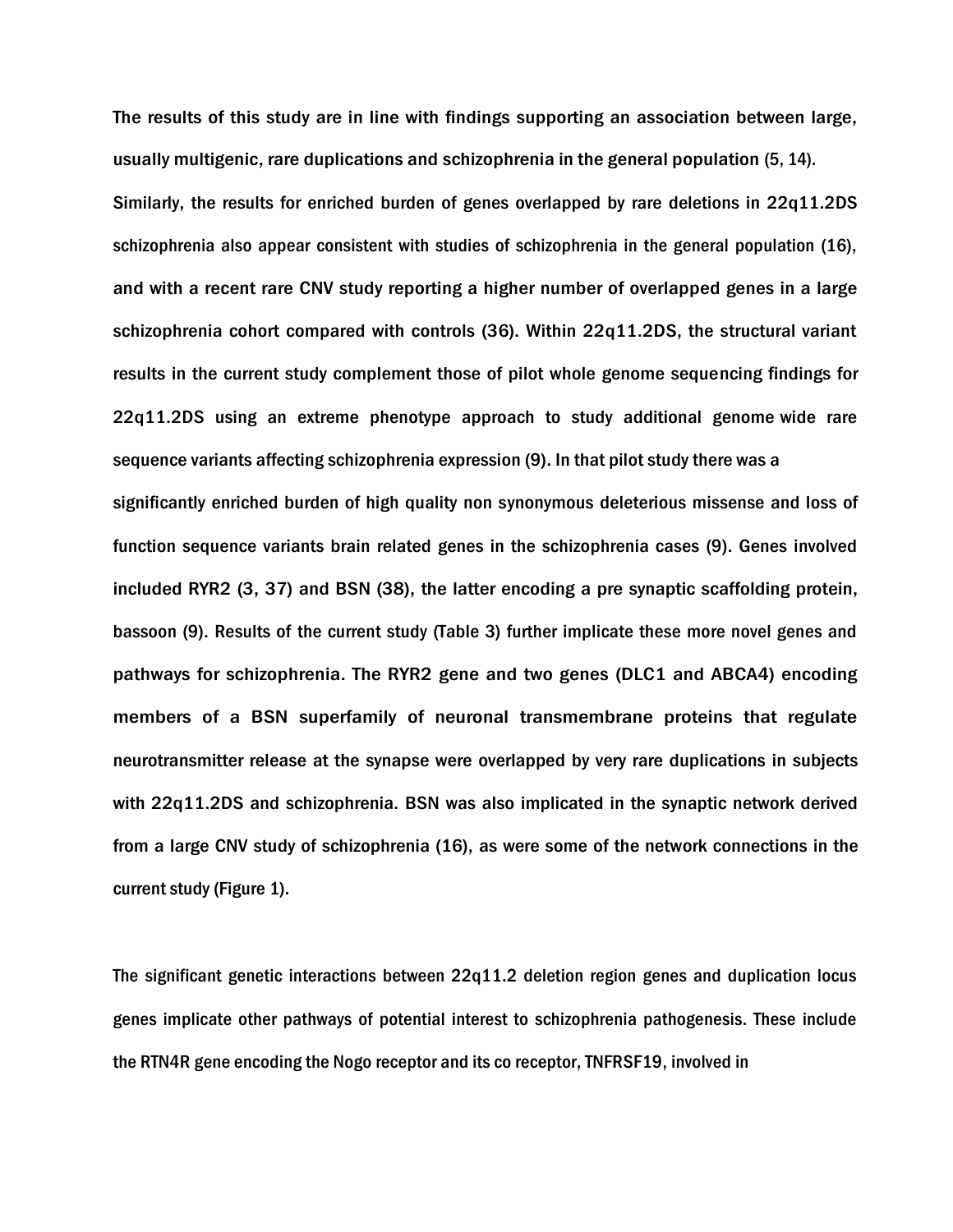mediating axonal growth inhibition, regeneration and plasticity, and limiting excitatory synapse number during brain development (39). Similarly, the P2RX6 related functional gene cluster includes RYR2 and CHRNA7 and CACNA1C, previously implicated in schizophrenia pathogenesis (40). Several of the genes in the network (Figure 1) have also been implicated as targets of 22q11.2 region miRNAs or of miRNAs dysregulated by DGCR8 haploinsufficiency (10). Interestingly, there is also some evidence from a recent brain expression study implicating RTN4R and P2RX6 down regulation in the pathogenesis of idiopathic schizophrenia (41), further supporting the potential generalizability of the findings in the current study.

The 22q11.2 deletion may lower the threshold for expression of the multiple mechanisms and/or pathways involved in causing schizophrenia, within and between individuals (9, 10). The results of the current study primarily implicate additional genome wide rare CNVs that affect protein coding sequence of genes in the expression of schizophrenia in the context of a 22q11.2 deletion. Effect sizes may be smaller for other mechanisms. For example, non coding regulatory regions and/or miRNAs (at the trend level in this study) may also play important roles in schizophrenia, including in 22q11.2DS, as suggested by rare sequence variant findings for 22q11.2DS supporting DGCR8 haploinsufficiency and altered miRNA buffering mechanisms (9, 20). Power may also be an issue for the difference observed in additional rare CNV findings in 22q11.2DS between those for duplications and deletions. A more neuro specific effect for deletions could perhaps become apparent if the sample size were larger. However, mechanisms for expression of deletions and duplications may differ (1), and penetrance is, on average, higher for deletions than duplications (33). In the presence of the 22q11.2 deletion, additional rare deletions may be more likely to potentially implicate pleiotropic genes in expression of schizophrenia, whereas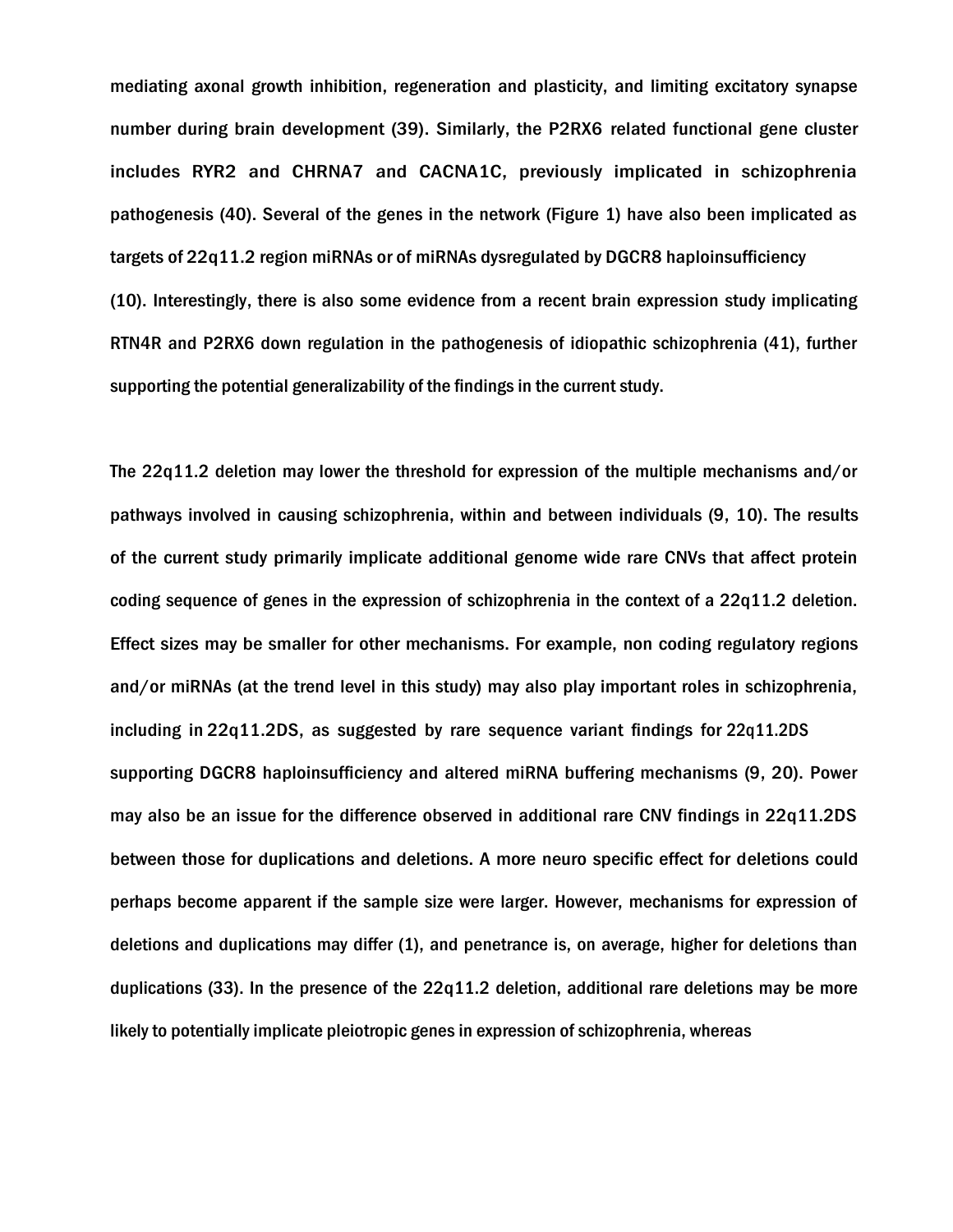duplications could require genes having greater specific impact on neuronal functioning. Notably, the rare duplication burden in 22q11.2DS schizohrenia was enriched for genes associated with mouse neurobehavioral phenotypes, similar to results in a recent large case control study of schizophrenia, though the latter involved somewhat smaller effect sizes (OR 1.18, 1.68, respectively) and deletions, including most commonly the 22q11.2 deletion (16). Results from the current study provide some evidence for the expression of schizophrenia in 22q11.2DS involving network interactions that include genes in the 22q11.2 deletion region and genes overlapped by other rare structural variants outside this locus.

#### Advantages and limitations

Despite having the largest sample of 22q11.2DS subjects with and without a psychotic disorder to study the impact of additional rare CNVs on expression, power was limited by the available cohort size. However, the signal related to schizophrenia expression imparted by additional rare genome wide CNVs produced significant results. This is remarkable, given the virtually ubiquitous presence of any neurodevelopmental phenotype in 22q11.2DS (42), and the likelihood that some subjects in the non psychotic group may go on to develop schizophrenia. It is expected that some of the rare CNVs associated with schizophrenia and the genes implicated may also be involved in expression of other neurodevelopmental disorders, consistent with the literature supporting overlap of pathways (15). However, the results do not support intellect as a primary driver of the findings, and while most subjects were not systematically assessed for the presence of autism spectrum disorder, this was documented for a few subjects (n=18; 5.5%). The ability to recruit more adults with no psychotic illness and individuals with schizophrenia within the 22q11.2DS population could provide the means to identify the strength of the relationship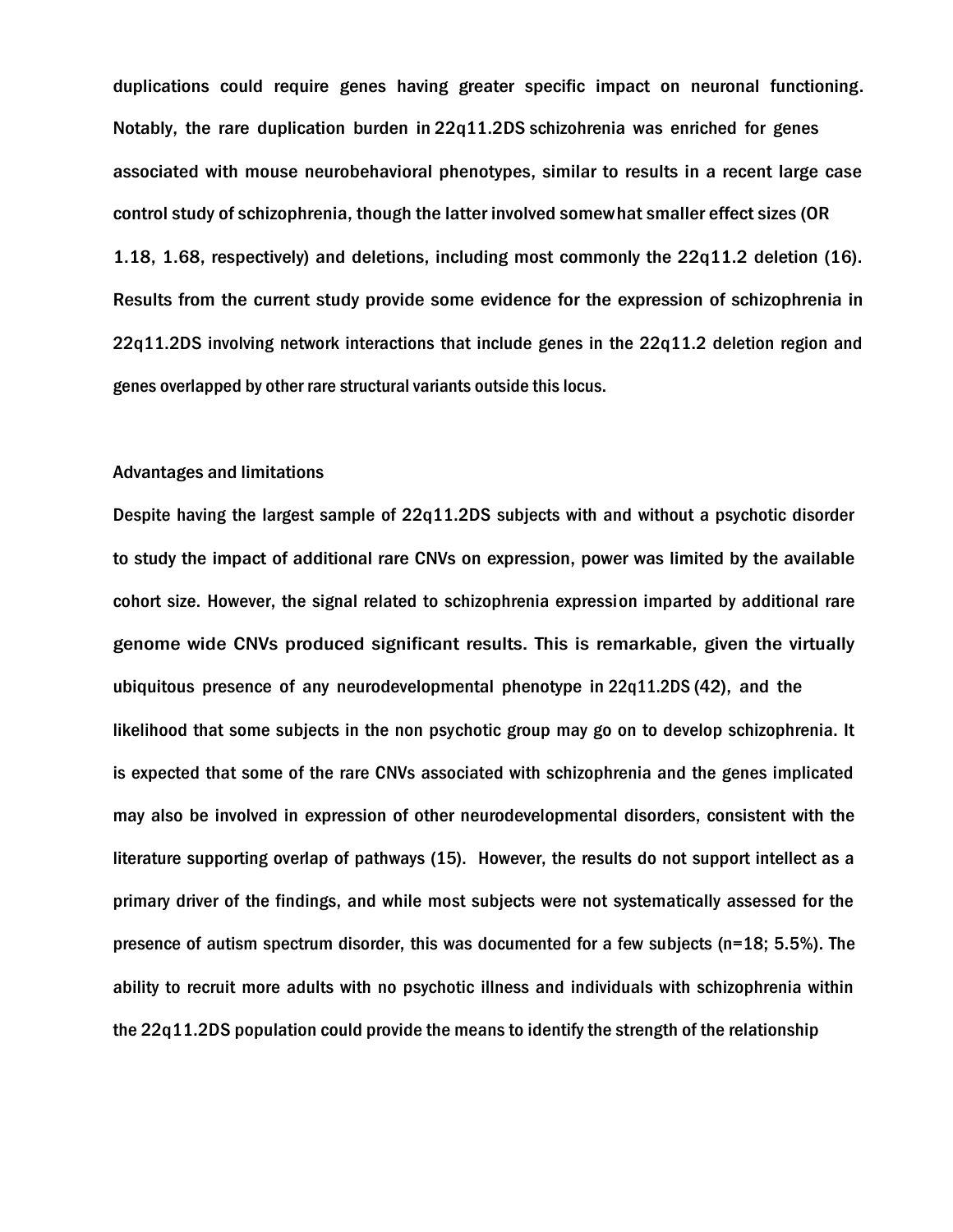between each additional CNV and the risk for schizophrenia, as well as other mechanisms for schizophrenia expression where the effect sizes are lower. In future studies, larger samples of 22q11.2DS may also assist in determining the role of X chromosome variants and whether, as in autism and ID (43), the X chromosome may provide some protective capacity for schizophrenia expression in the context of a 22q11.2 deletion.

The IBBC proband only 22q11.2DS sample provides no capability of examining inheritance, parent of origin, or segregation data for the 22q11.2 deletion or the additional CNVs, or the family history of schizophrenia, all of which are factors of interest in disease expression (11). In smaller samples, the parental origin and inheritance status of the 22q11.2 deletion have not appeared to play a role in schizophrenia expression, however (8), and one can expect that >90% of the 22q11.2 deletions would be de novo mutations (6).

### **Conclusions**

The results suggest that additional rare CNVs overlapping genes outside of the 22q11.2 deletion region contribute to schizophrenia risk in 22q11.2DS. The fact that these results involved fewer than half of the subjects with schizophrenia supports the likelihood that other yet to be identified variants and mechanisms also play a role in expression. The recurrent 22q11.2 deletion is known to occur as a de novo event in >90% of cases and at any parental age (6, 8), but the inheritance of additional genome wide CNVs remains to be determined. The findings support a multigenic hypothesis for schizophrenia, and further illustrate the value of a 22q11.2DS model for identifying genome wide rare variants to help delineate the genetic architecture of idiopathic schizophrenia. Lessons learned from 22q11.2DS may be applicable to other recurrent CNVs that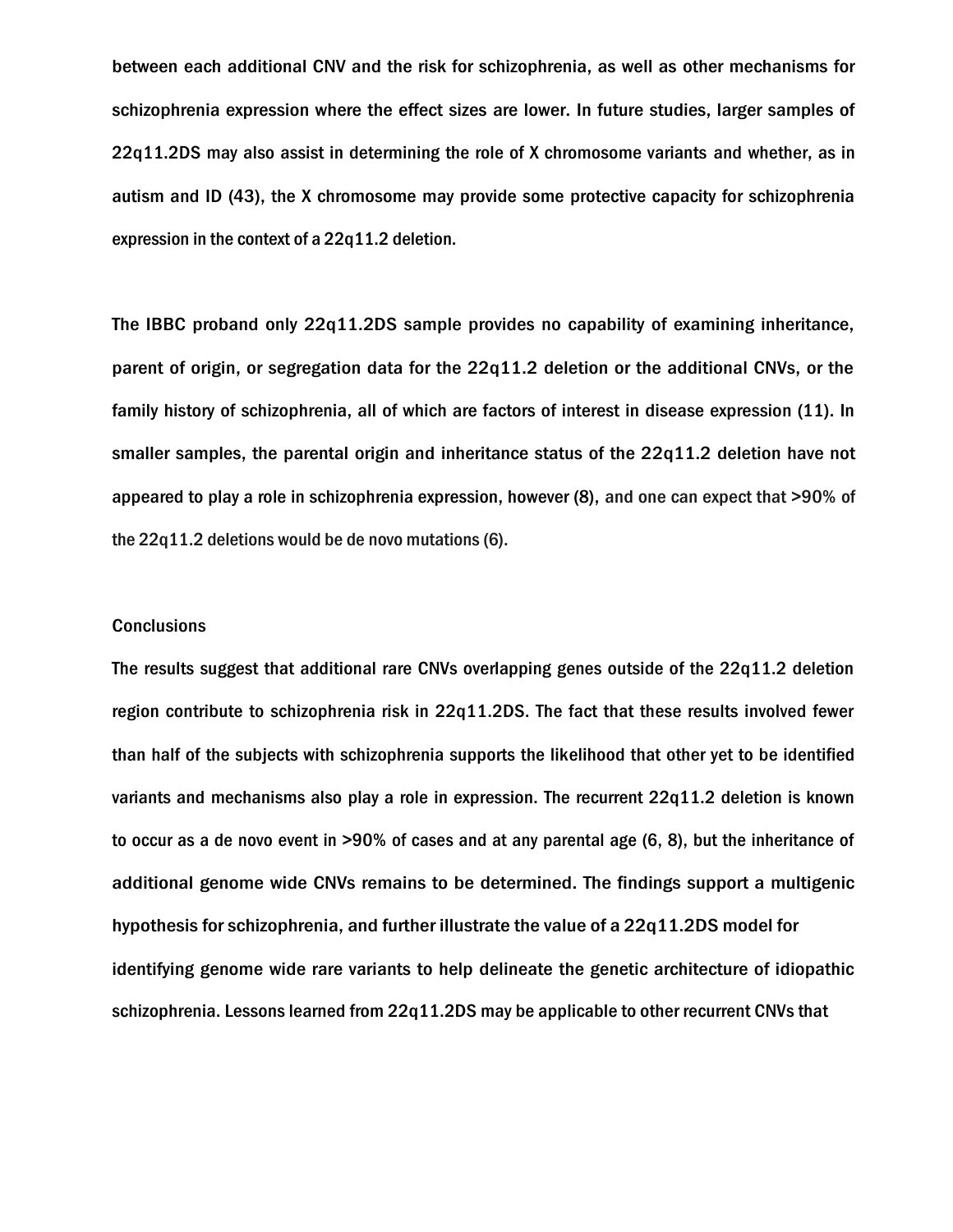contribute to risk for schizophrenia in the general population (14). Whole genome sequencing will allow for more detailed assessment of CNV breakpoints, and the overall genetic architecture and proposed mechanisms of schizophrenia (9, 20).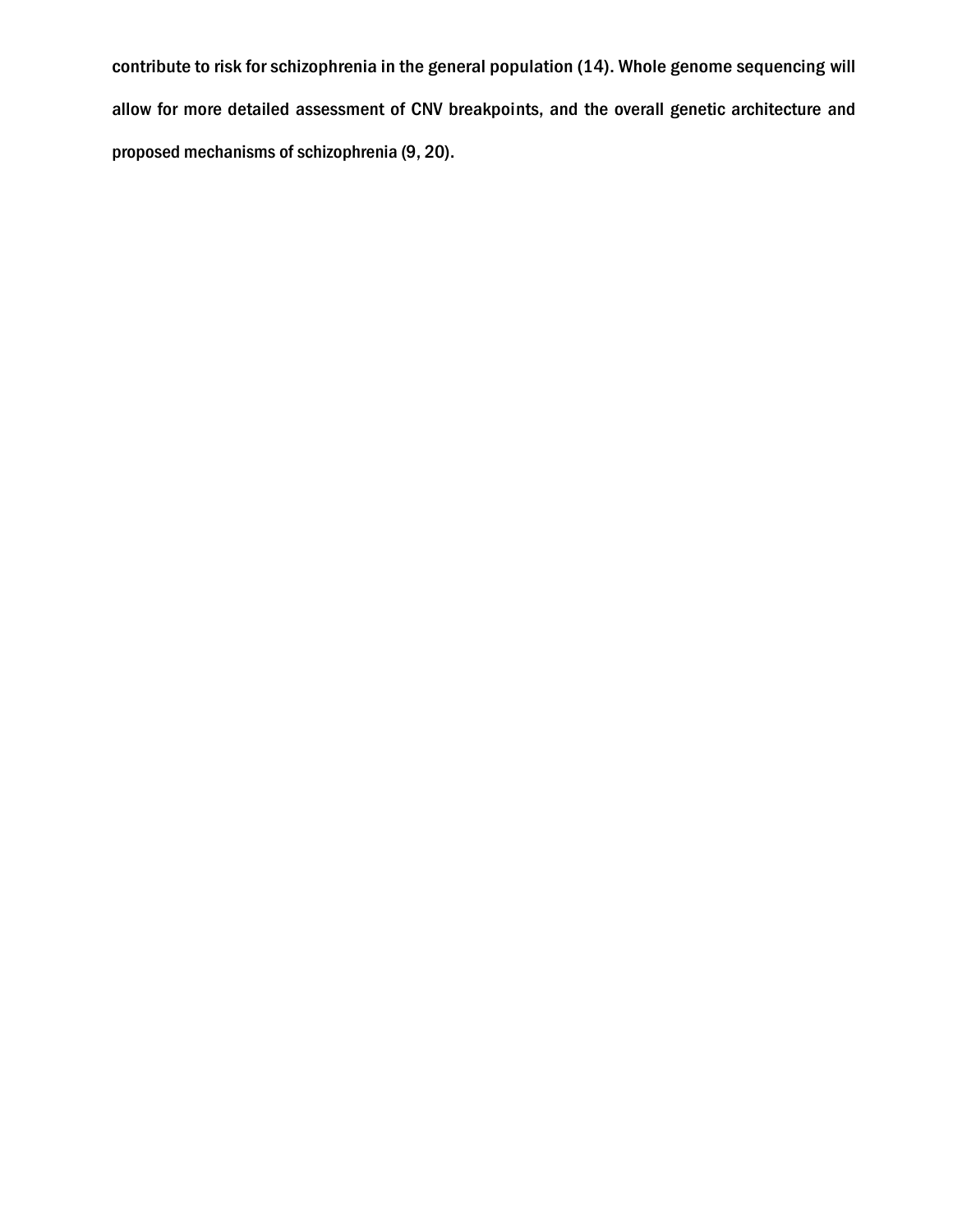## FIGURE LEGEND

Figure 1: Gene interaction proximity network based on physical and pathway interactions Circles correspond to genes: 22q11.2 deletion genes with significant connectivity (CLTCL1, P2RX6, RTN4R, and SEPT5, purple), genes with mouse abnormal nervous system phenotypes overlapped by duplications exclusively in the 22q11.2DS schizophrenia group (red), and linker genes (gold). The initial sets comprised the four 22q11.2 deletion region genes with significant connectivity and the 39 genes overlapped by duplications found exclusively in schizophrenia subjects and within the nervous system phenotype gene set. Important ìlinkerî genes were identified by retrieving the top 25 interaction neighbours of these genes in GeneMANIA, using the same protein protein interaction and pathway interaction networks used in the connectivity test, and then sub setting to those found connected to at least two different bait genes and belonging to the nervous system phenotype gene set (86 genes). Connections correspond to interaction proximity obtained from GeneMANIA, setting the limit to the top 50 interactors; the connection line thickness is proportional to the GeneMANIA score (22). The resulting network is visualized in Cytoscape (23). The network suggests the presence of four interaction clusters, characterized by the presence of one gene from the 22q11.2 deletion region with significant connectivity results and at least one schizophrenia only duplication related gene (see text for details).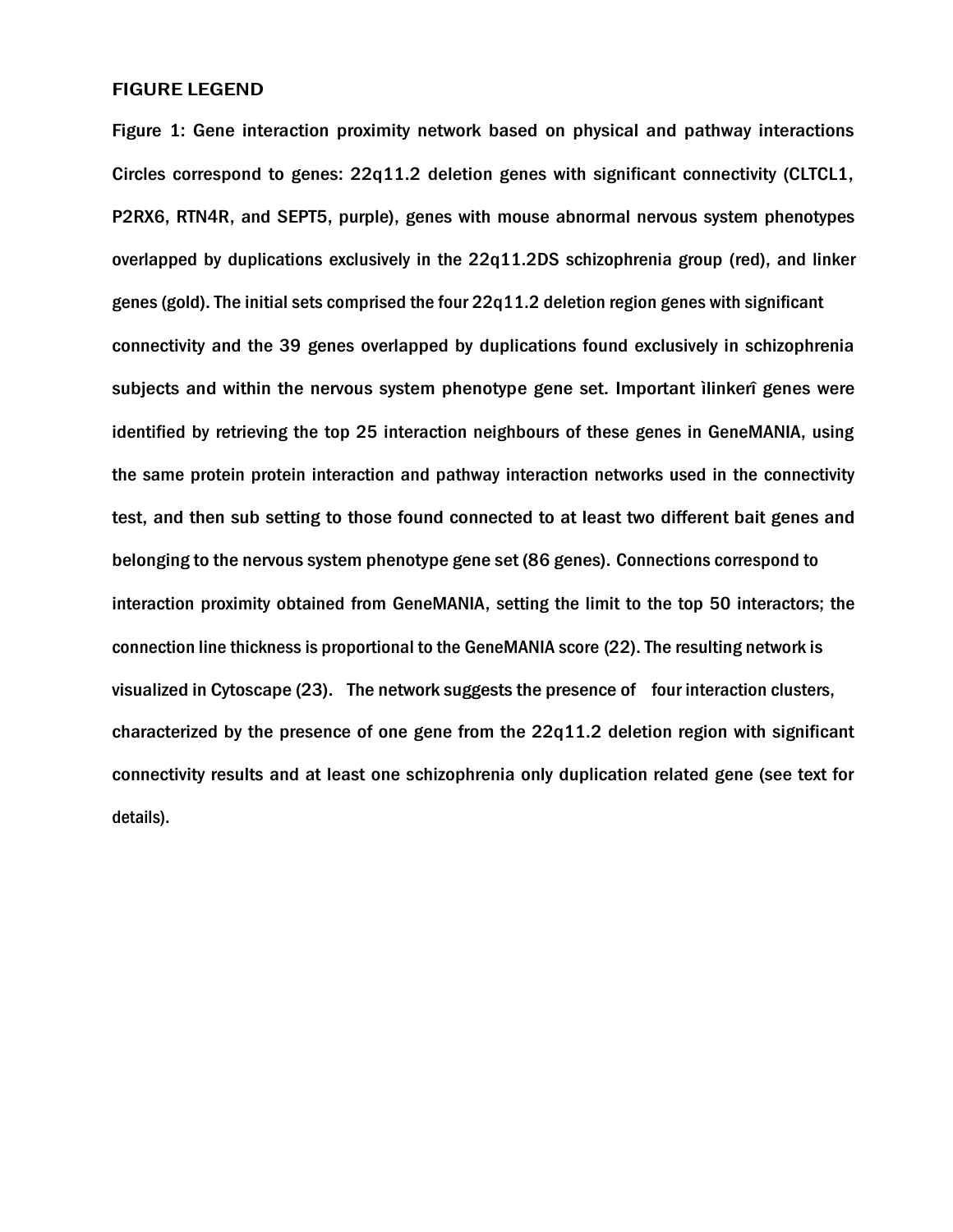#### REFERENCES

1. Miller DT, Adam MP, Aradhya S, et al: Consensus statement: chromosomal microarray is a first tier clinical diagnostic test for individuals with developmental disabilities or congenital anomalies. Am J Hum Genet. 2010; 86:749 764

2. Gross SJ, Stosic M, McDonald McGinn DM, et al: Clinical experience with single nucleotide polymorphism based non invasive prenatal screening for 22q11.2 deletion syndrome. Ultrasound Obstet Gynecol. 2016; 47:177 183

3. Costain G, McDonald McGinn D, Bassett A Prenatal genetic testing with chromosomal microarray analysis identifies major risk variants for schizophrenia and other later onset disorders. Am J Psychiat. 2013; 170:1498

4. Lowther C, Costain G, Stavropoulos DJ, et al: Delineating the 15q13.3 microdeletion phenotype: a case series and comprehensive review of the literature. Genet Med. 2014; 5.Isles AR, Ingason A, Lowther C, et al: Parental Origin of Interstitial Duplications at 15q11.2 q13.3 in Schizophrenia and Neurodevelopmental Disorders. PLoS Genet. 2016; 12:e1005993

6. McDonald McGinn DM, Sullivan KE, Marino B, et al: 22q11.2 deletion syndrome. Nat Rev Dis Prim. 2015:15071

7. Fung WL, McEvilly R, Fong J, et al: Elevated prevalence of generalized anxiety disorder in adults with 22q11.2 deletion syndrome. Am J Psychiatry. 2010; 167:998

8. Bassett AS, Marshall CR, Lionel AC, et al: Copy number variations and risk for schizophrenia in 22q11.2 deletion syndrome. Hum Mol Genet. 2008; 17:4045 40 3

9. Merico D, Zarrei M, Costain G, et al: Whole genome sequencing suggests schizophrenia risk mechanisms in humans with 22q11.2 deletion syndrome. G3 (Bethesda). 2015;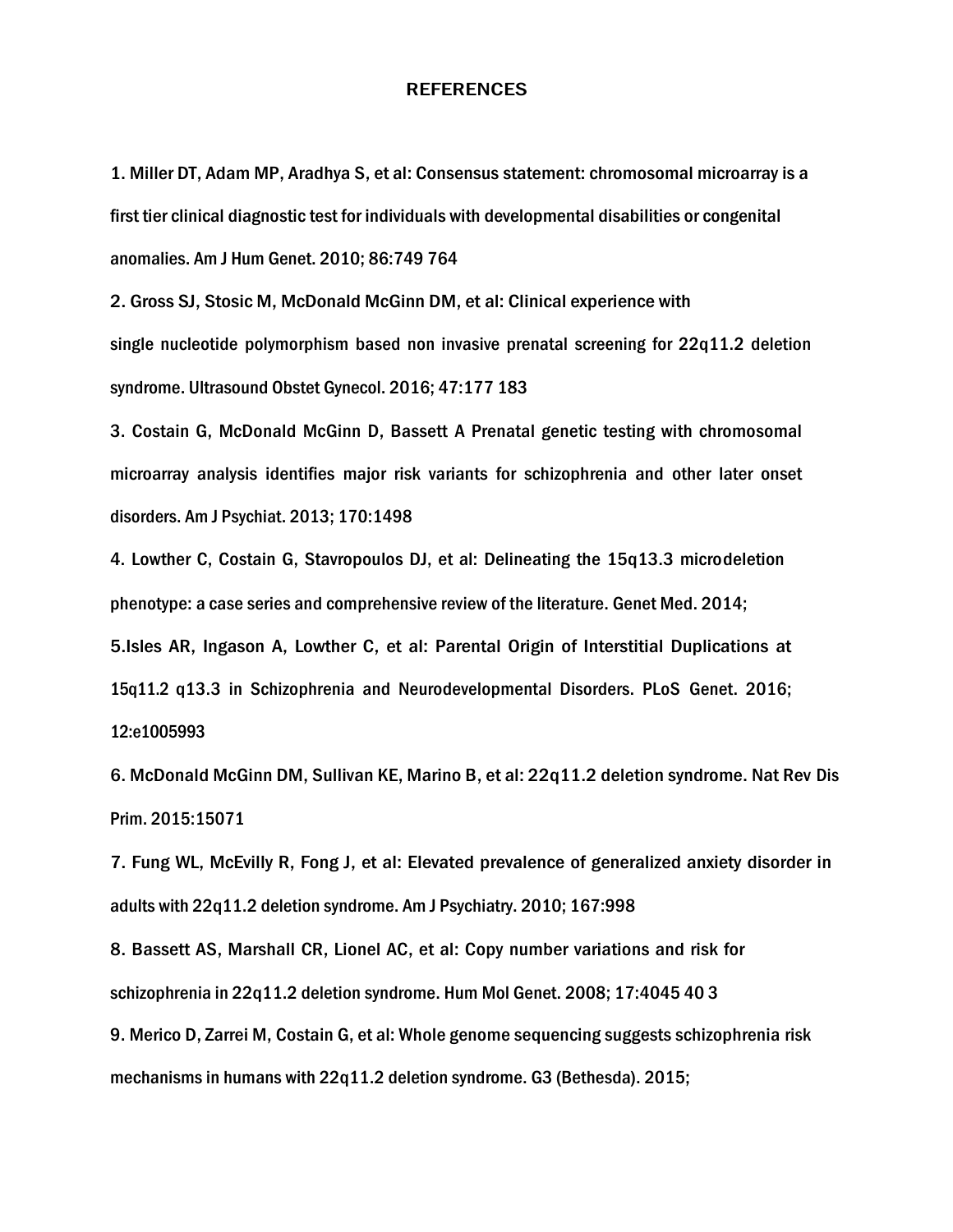10. Merico D, Costain G, Butcher NJ, et al: MicroRNA dysregulation, gene networks, and risk for schizophrenia in 22q11.2 deletion syndrome. Front Neurol. 2014; 5:238

11. Klaassen P, Duijff S, Swanenburg de Veye H, et al: Explaining the variable penetrance of CNVs: Parental intelligence modulates expression of intellectual impairment caused by the 22q11.2 deletion. Am J Med Genet B Neuropsychiatr Genet. 2016; 171:790 796

12. Schneider M, DebbanÈ M, Bassett AS, et al: Psychiatric disorders from childhood to adulthood in 22q11.2 deletion syndrome: results from the International Consortium on Brain and Behavior in 22q11.2 Deletion Syndrome. Am J Psychiat. 2014; 171:627 639

13. Mlynarski EE, Xie M, Taylor D, et al: Rare copy number variants and congenital heart defects in the 22q11.2 deletion syndrome. Hum Genet. 2016; 135:273 285

14. Costain G, Lionel A, Merico D, et al: Pathogenic rare copy number variants in community based schizophrenia suggest a potential role for clinical microarrays. Hum Mol Genet. 2013; 22:4485 4 01

15 . Harrison PJ Recent genetic findings in schizophrenia and their therapeutic relevance. J Psychopharmacol. 2015; 29:85 96

16. CNV and Schizophrenia Working Groups of the Psychiatric Genomics Consortium Contribution of copy number variants to schizophrenia from a genome wide study of 41,321 subjects. Nat Genet. 2017; 49:27 3

17. Korn JM, Kuruvilla FG, McCarroll SA, et al: Integrated genotype calling and association analysis of SNPs, common copy number polymorphisms and rare CNVs. Nat Genet. 2008; 40:1253 1260

18. Pinto D, Darvishi K, Shi X, et al: Comprehensive assessment of array based platforms and calling algorithms for detection of copy number variants. Nat Biotechnol. 2011; 29:512 20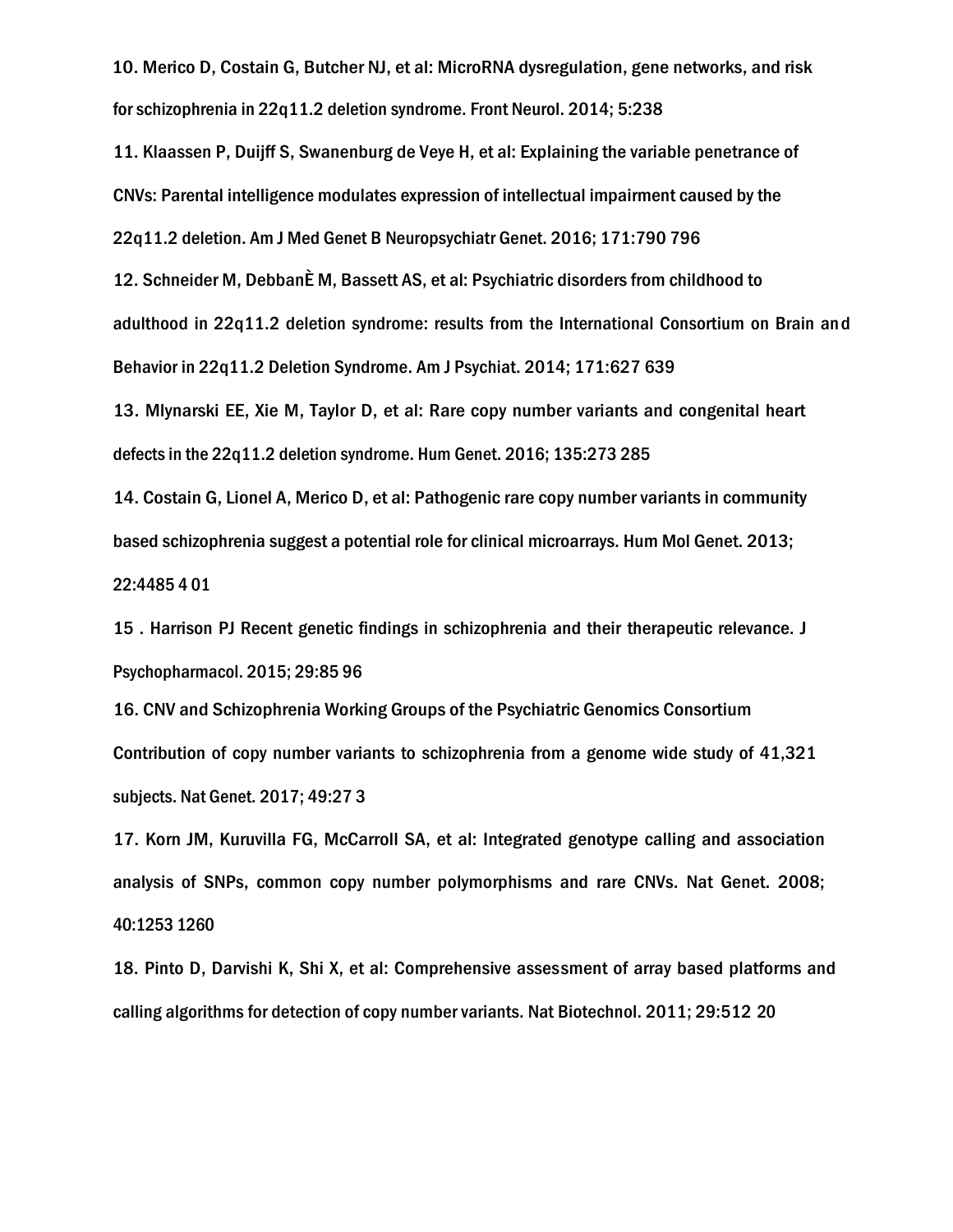19. Kozomara A, Griffiths Jones S miRBase: integrating microRNA annotation and deep sequencing data. Nucleic Acids Res. 2011; 39:D152 157

20. Brzustowicz LM, Bassett AS miRNA mediated risk for schizophrenia in 22q11.2 deletion syndrome. Front Genet. 2012; 3:291

21. Kirov G, Pocklington AJ, Holmans P, et al: De novo CNV analysis implicates specific abnormalities of postsynaptic signalling complexes in the pathogenesis of schizophrenia. Mol Psychiatry. 2012; 17:142 153

22. Warde Farley D, Donaldson SL, Comes O, et al: The GeneMANIA prediction server: biological network integration for gene prioritization and predicting gene function. Nucleic Acids Res. 2010; 38:W214 220

23. Cline MS, Smoot M, Cerami E, et al: Integration of biological networks and gene expression data using Cytoscape. Nat Protoc. 2007; 2:2366 2382

24. Zhou D, Gochman P, Broadnax DD, et al: 15q13.3 duplication in two patients with childhood onset schizophrenia. Am J Med Genet B Neuropsychiatr Genet. 2016; 171:777 783 25 . Szatkiewicz JP, O'Dushlaine C, Chen G, et al: Copy number variation in schizophrenia in Sweden. Mol Psychiatry. 2014; 19:762 773

26. Rodriguez Santiago B, Brunet A, Sobrino B, et al: Association of common copy number variants at the glutathione S transferase genes and rare novel genomic changes with schizophrenia. Mol Psychiatry. 2010; 15:1023 1033

27. Melhem N, Middleton F, McFadden K, et al: Copy number variants for schizophrenia and related psychotic disorders in Oceanic Palau: risk and transmission in extended pedigrees. Biol Psychiatry. 2011; 70:1115 1121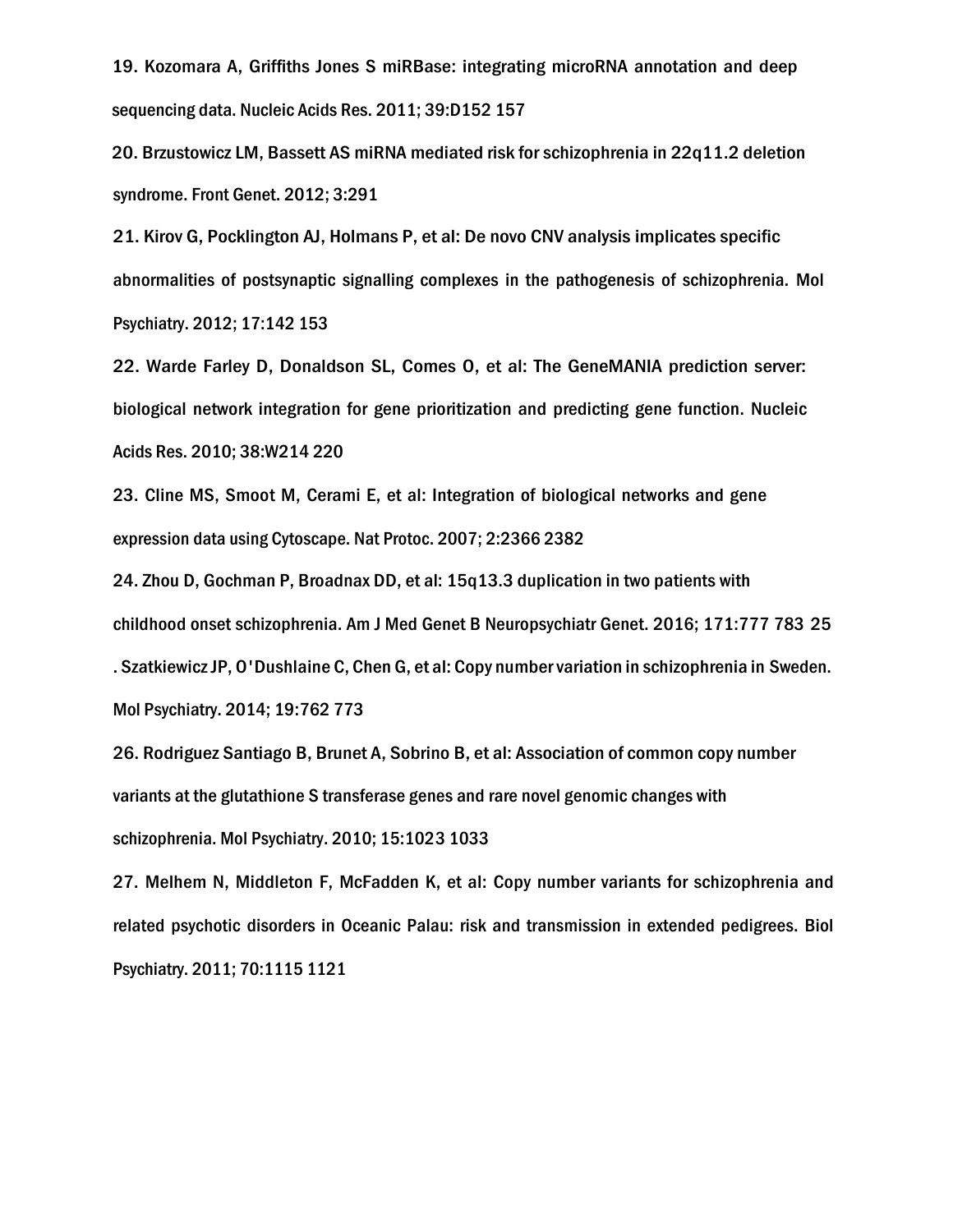28. Xu B, Roos JL, Levy S, et al: Strong association of de novo copy number mutations with sporadic schizophrenia. Nat Genet. 2008; 40:880 885

29. Purcell SM, Moran JL, Fromer M, et al: A polygenic burden of rare disruptive mutations in schizophrenia. Nature. 2014; 506:185 190

30. Mulle JG, Dodd AF, McGrath JA, et al: Microdeletions of 3q29 confer high risk for schizophrenia. Am J Hum Genet. 2010; 87:229 236

31. McCarthy SE, Makarov V, Kirov G, et al: Microduplications of 16p11.2 are associated with schizophrenia. Nat Genet. 2009; 41:1223 1227

32. Yang Y, Muzny DM, Xia F, et al: Molecular findings among patients referred for clinical whole exome sequencing. JAMA. 2014; 312:1870 1879

33. Kirov G, Rees E, Walters JT, et al: The penetrance of copy number variations for schizophrenia and developmental delay. Biol Psychiatry. 2014; 75:378 385

34. Girirajan S, Rosenfeld JA, Coe BP, et al: Phenotypic heterogeneity of genomic disorders and rare copy number variants. N Engl J Med. 2012; 367:1321 1331

35. Williams HJ, Monks S, Murphy KC, et al: Schizophrenia two hit hypothesis in velo cardio facial syndrome. Am J Med Genet B Neuropsychiatr Genet. 2013; 162B:177 182

36. Ruderfer DM, Hamamsy T, Lek M, et al: Patterns of genic intolerance of rare copy number variation in 59,898 human exomes. Nat Genet. 2016; 48:1107 1111

37. Ambalavanan A, Girard SL, Ahn K, et al: De novo variants in sporadic cases of childhood onset schizophrenia. Eur J Hum Genet. 2016; 24:944 948

38. Kaeser PS, Deng L, Wang Y, et al: RIM proteins tether Ca2+ channels to presynaptic active zones via a direct PDZ domain interaction. Cell. 2011; 144:282 295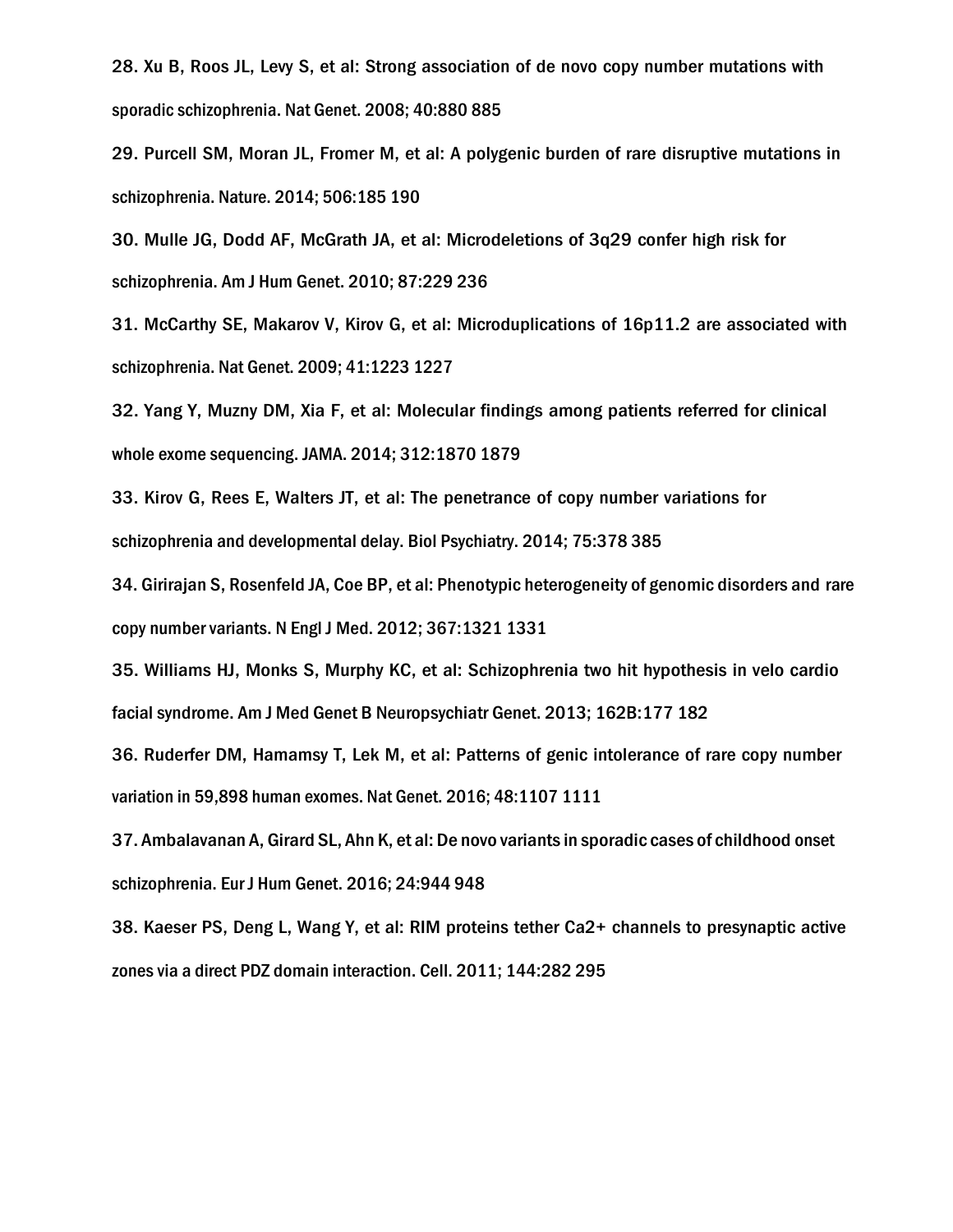39. Wills ZP, Mandel Brehm C, Mardinly AR, et al: The nogo receptor family restricts synapse number in the developing hippocampus. Neuron. 2012; 73:466 481

40. Tarabeux J, Kebir O, Gauthier J, et al: Rare mutations in N methyl D aspartate glutamate receptors in autism spectrum disorders and schizophrenia. Transl Psychiatry. 2011; 1:e55

41. Fromer M, Roussos P, Sieberts SK, et al: Gene expression elucidates functional impact of polygenic risk for schizophrenia. Nat Neurosci. 2016; 19:1442 1453

42. Fung WL, Butcher NJ, Costain G, et al: Practical guidelines for managing adults with 22q11.2 deletion syndrome. Genet Med. 2015; 17:599 609

43. Jacquemont S, Coe BP, Hersch M, et al: A higher mutational burden in females supports a "female protective model" in neurodevelopmental disorders. Am J Hum Genet. 2014; 94:415 425

44. Szafranski P, Schaaf CP, Person RE, et al: Structures and molecular mechanisms for common 15q13.3 microduplications involving CHRNA7: benign or pathological? Hum Mutat. 2010; 31:840 850

45. Mitchell E, Douglas A, Kjaegaard S, et al: Recurrent duplications of 17q12 associated with variable phenotypes. Am J Med Genet A. 2015; 167A:3038 3045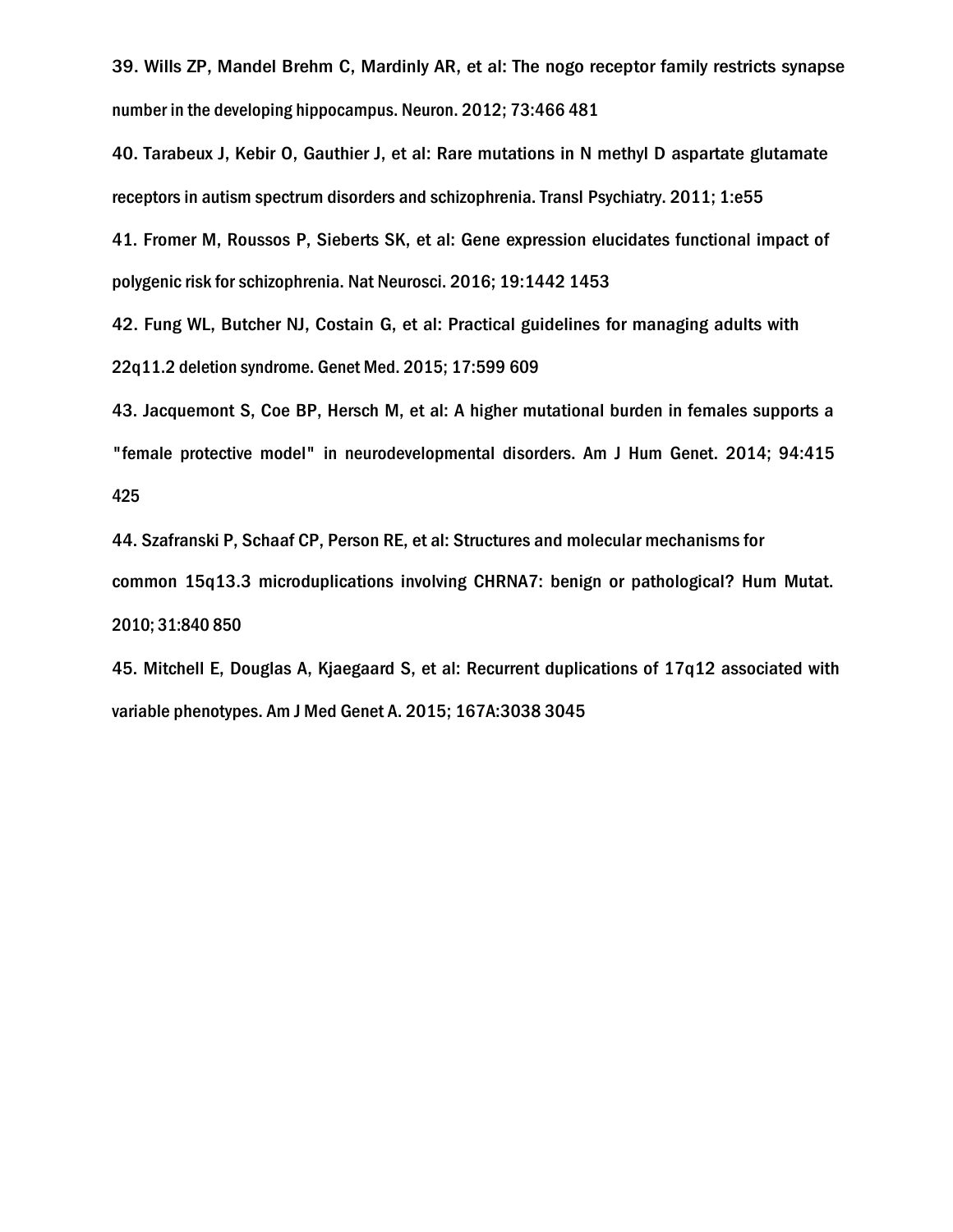|                                   | 22q11.2DS-<br>Schizophrenia<br>$(n=142)^a$ |          | 22q11.2DS-<br><b>Non-Psychotic</b><br>$(n=149)^a$ |          | <b>Analysis</b> |        |
|-----------------------------------|--------------------------------------------|----------|---------------------------------------------------|----------|-----------------|--------|
|                                   | <b>Median</b>                              | Range    | <b>Median</b>                                     | Range    | Z               | p      |
| <b>Deletion or</b><br>duplication | 2                                          | $1 - 26$ | 2                                                 | $1 - 26$ | 1.5787          | 0.1144 |
| <b>Deletion</b> <sup>b</sup>      | $\overline{2}$                             | $1 - 18$ |                                                   | $1 - 14$ | 2.7569          | 0.0058 |
| <b>Duplication</b>                |                                            |          |                                                   |          | 1470            | 2831   |

Table 1. Average number of genes overlapped by additional rare exonic autosomal CNVs in 22q11.2DS

All rare (0.1%) CNVs >10kb and <6.5Mb were included in the analysis. The 22q11.2 deletion region, sex chromosomes, and CNVs overlapping >75% of a segmental duplication were excluded. See Methods for details. <sup>a</sup>Sample sizes represent those 22q11.2DS subjects in each group (142/158 (89.9%) schizophrenia; 149/171 (87.1%) non-psychotic) with one or more additional rare CNVs. bDeletions that overlapped exons were present in 38 (24.1%) 22q11.2DS subjects with schizophrenia and 47 (27.5%) of those with no psychotic illness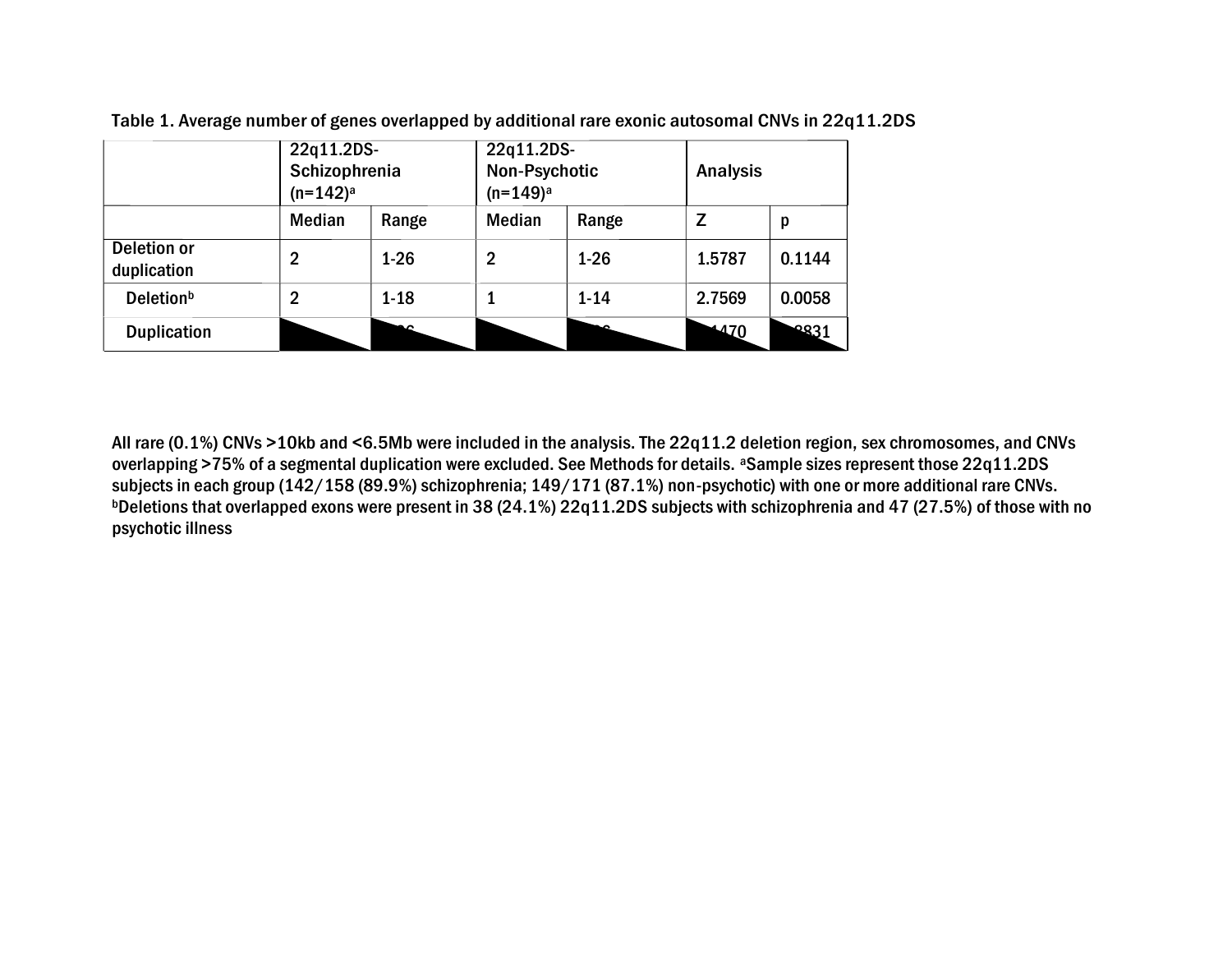| Gene-set                                                  | 22q11.2DS-Schizophrenia<br>$(n=142)^a$ |                          |                      | 22q11.2DS-<br>Non-psychotic<br>$(n=149)^a$ |                          |                           | <b>Analyses</b> |         |            |           |
|-----------------------------------------------------------|----------------------------------------|--------------------------|----------------------|--------------------------------------------|--------------------------|---------------------------|-----------------|---------|------------|-----------|
| <b>Name</b>                                               | <b>Total</b><br>genes                  | Number of<br><b>CNVs</b> | <b>Subjects</b><br>n | $\overline{\%}$                            | Number of<br><b>CNVs</b> | <b>Subjects</b><br>℅<br>n |                 | p       | FDR-<br>BН | <b>OR</b> |
| Nervous System Phenotype (MGI)                            | 2609                                   | 37                       | 32                   | 22.5                                       | 16                       | 15                        | 10.1            | 0.00062 | 0.012      | 2.36      |
| Neurobehavioural Phenotype (MGI)                          | 2602                                   | 37                       | 33                   | 23.2                                       | 19                       | 19                        | 12.8            | 0.00174 | 0.016      | 2.21      |
| <b>Neural Phenotype Union (MGI)</b>                       | 3764                                   | 48                       | 42                   | 29.6                                       | 25                       | 24                        | 16.1            | 0.00260 | 0.016      | 1.80      |
| Muscle/Cardiovascular<br><b>Phenotype</b><br>(MGI)        | 2327                                   | 27                       | 25                   | 17.6                                       | 13                       | 13                        | 8.7             | 0.00481 | 0.022      | 2.38      |
| Endocrine/Exocrine/Reproduction<br><b>Phenotype (MGI)</b> | 2298                                   | 31                       | 31                   | 21.8                                       | 18                       | 17                        | 11.4            | 0.01099 | 0.042      | 2.08      |
| <b>GO Synaptic</b>                                        | 15                                     | 14                       | 9.9                  | 6                                          | 6                        | 4.0                       | 0.02472         | 0.078   | 2.81       |           |

Table 2. Gene-sets showing significant enrichment in the 22q11.2DS-schizophrenia group for rare exonic duplications

<sup>a</sup>Sample sizes represent those 22q11.2DS subjects in each group with one or more rare CNV (142/158 (89.9%) schizophrenia, 149/171 (87.1%) non-psychotic. Rare (0.1%) CNVs >10kb and <6.5Mb; CNVs in the chromosome 22q11.2 region and on the X chromosome and/or overlapping a segmental duplication by >75% were a priori excluded from analyses.

n / %, The number and percent of unrelated 22q11.2DS individuals with schizophrenia or non-psychotic with at least one duplication contributing to the gene-set result; p, logistic regression model comparison deviance test p-value; The p value for the Nervous system phenotype gene-set represents the gene-set result remaining significant after stepwise model construction (i.e., when gene-sets were serially added to an increasingly larger regression model, starting with this gene-set; see Methods for details); FDR-BH: BenjaminiHochberg false discovery rate (significance level set at <0.10); OR: Odds ratio, calculated by taking the exponential of the regression coefficient value; MGI: Mouse Genome Informatics; GO: Gene Ontology.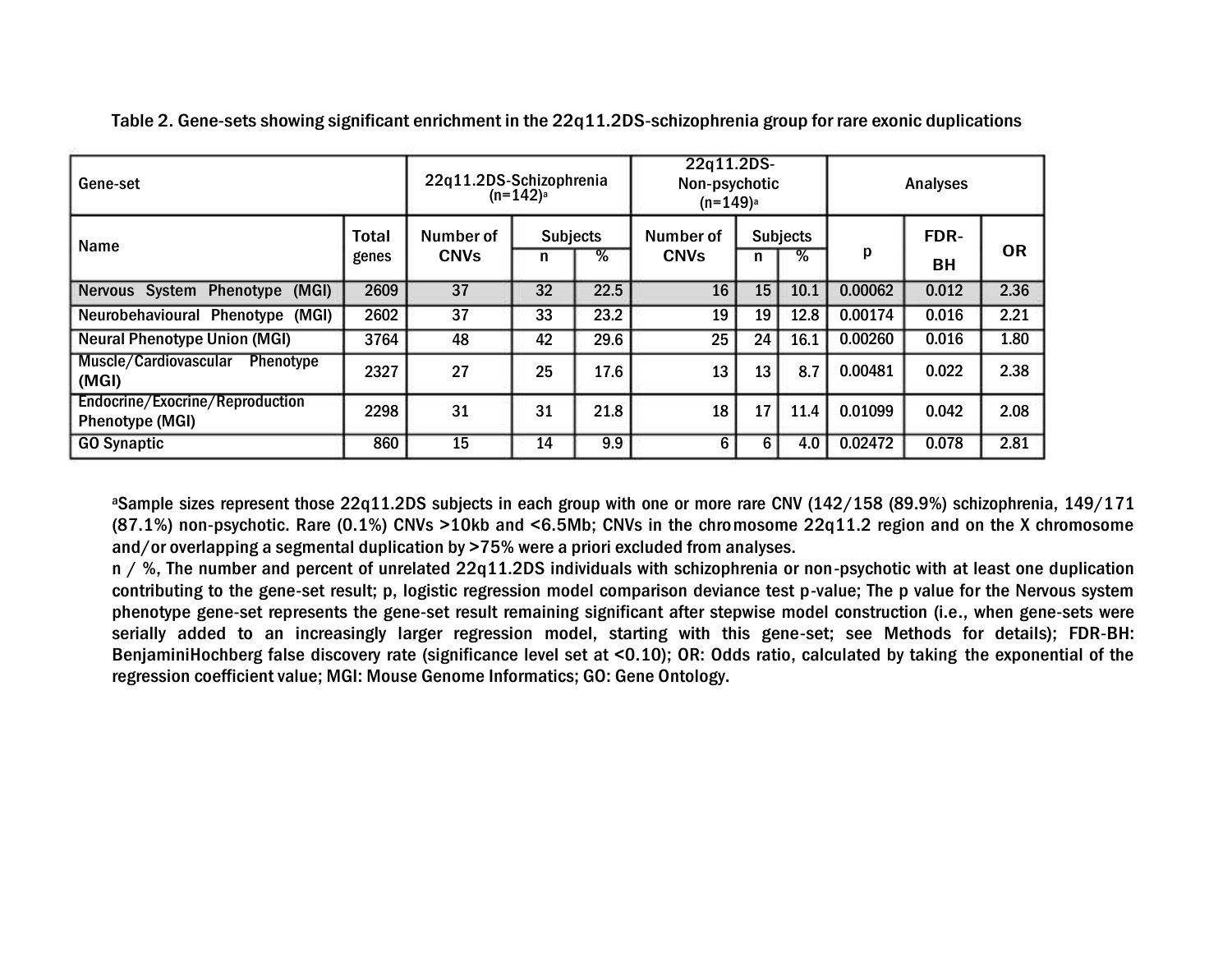Table 3. Genes contributing to Nervous System gene-set rare genome-wide duplication results significantly enriched in the 22q11.2DS schizophrenia group<sup>a</sup>

| <b>CNV</b>      | Subject         | Chr            | Cytoband | <b>Start</b> | Size    | Number<br>of genes | Very<br>rare<br>CNV | <b>Flanking</b><br><b>LCR</b> | All genes overlapped by CNV                           | Gene(s) contributing to Nervous<br>System gene-set results |  |
|-----------------|-----------------|----------------|----------|--------------|---------|--------------------|---------------------|-------------------------------|-------------------------------------------------------|------------------------------------------------------------|--|
| Τ               | 17              | 1              | 1p22.1   | 94463617     | 18760   | $\mathbf{1}$       | $\bullet$           |                               | ABCA4                                                 | ABCA4                                                      |  |
| $\overline{2}$  | 130             | Τ              | 1q32.2   | 209881045    | 28340   | $\mathbf{1}$       | $\bullet$           |                               | <b>HSD11B1</b>                                        | <b>HSD11B1</b>                                             |  |
| उ               | 93              | Τ              | 1q43     | 237492310    | 26855   | $\mathbf{1}$       | $\bullet$           |                               | RYR <sub>2</sub>                                      | RYR <sub>2</sub>                                           |  |
| 7               | 144             | 2              | 2q35     | 216834680    | 340811  | 5                  | $\bullet$           |                               | TMEM169, MARCH4, PECR, XRCC5, MREG                    | XRCC5                                                      |  |
| 5               | $\overline{39}$ | उ              | 3p26.1   | 7619772      | 536651  | $\mathbf{1}$       | $\bullet$           |                               | GRM7                                                  | GRM7                                                       |  |
| ᠊ᡦ              | 55              | उ              | 3p22.2   | 38608585     | 510439  | $\overline{4}$     | $\bullet$           |                               | WDR48,SCN11A,SCN5A,SCN10A                             | SCN11A, SCN5A, SCN10A                                      |  |
| $\overline{7}$  | 28              | $\overline{3}$ | 3q29     | 195263161    | 232072  | 4                  |                     |                               | APOD, MUC4, MUC20, PPP1R2, miR-570-<br>5p, miR-570-3p | <b>APOD</b>                                                |  |
| ष्ठ             | $\sqrt{130}$    | 4              | 4p16.3   | 3463452      | 10187   | $\mathbf{1}$       | $\bullet$           |                               | DOK7                                                  | DOK7                                                       |  |
| ত               | 42              | 74             | 4p15.2   | 26433603     | 49693   | $\overline{2}$     | $\bullet$           |                               | <b>RBPJ,CCKAR</b>                                     | <b>CCKAR</b>                                               |  |
| $\overline{10}$ | 65              | -4             | 4q35.1   | 186979699    | 76584   | $\mathbf{1}$       |                     |                               | TLR3                                                  | TLR3                                                       |  |
| TT              | 110             | 6              | 6q11.1   | 62234532     | 270027  | $\overline{2}$     |                     |                               | MTRNR2L9,KHDRBS2                                      | KHDRBS2                                                    |  |
| 72              | 75              | 6              | 6q26     | 161687430    | 1202784 | $\overline{2}$     | $\bullet$           |                               | AGPAT4, PARK2                                         | PARK <sub>2</sub>                                          |  |
| 73              | 150             | 6              | 6q27     | 168167050    | 228482  | $\overline{2}$     | $\bullet$           |                               | MLLT4, HGC6.3                                         | MLLT4                                                      |  |
| -14             | 141             | 7              | 7p21.2   | 13946099     | 33357   | $\mathbf{1}$       | $\bullet$           |                               | ETV1                                                  | ETV1                                                       |  |
| াচ              | 55              | 7              | 7q21.11  | 81993260     | 185718  | $\mathbf{1}$       |                     |                               | CACNA2D1                                              | CACNA2D1                                                   |  |
| 16              | 114             | ड              | 8p23.3   | 427857       | 77504   | $\mathbf{1}$       | $\bullet$           |                               | <b>TDRP</b>                                           | <b>TDRP</b>                                                |  |
| $\overline{17}$ | 127             | ड              | 8p22     | 13329776     | 290648  | $\overline{2}$     | $\bullet$           |                               | DLC1,C8orf48                                          | DLC1                                                       |  |
| 78              | 110             | ष्ठ            | 8p12     | 34906448     | 250455  | $\mathbf{1}$       | $\bullet$           |                               | UNC5D                                                 | UNC5D                                                      |  |
| 19 <sub>b</sub> | 143             | 8              | 8q12.1   | 56722133     | 159268  | $\overline{2}$     |                     |                               | LYN,TGS1                                              | <b>LYN</b>                                                 |  |
| 20              | 79              | 9              | 9q22.2   | 93616404     | 82699   | $\mathbf{1}$       |                     |                               | <b>SYK</b>                                            | <b>SYK</b>                                                 |  |
| 21              | 10              | 10             | 10q23.31 | 89651696     | 46930   | $\mathbf{1}$       | $\bullet$           |                               | <b>PTEN</b>                                           | <b>PTEN</b>                                                |  |
| 22              | 35              | $10\,$         | 10q24.2  | 99411165     | 39708   | $\overline{2}$     |                     |                               | AVPI1, PI4K2A                                         | <b>PI4K2A</b>                                              |  |
| 23              | 15              | 11             | 11q13.5  | 76735763     | 156340  | $\overline{4}$     | $\bullet$           |                               | B3GNT6.OMP.MYO7A.CAPN5                                | MYO7A, OMP                                                 |  |
|                 |                 |                |          |              |         |                    |                     |                               |                                                       |                                                            |  |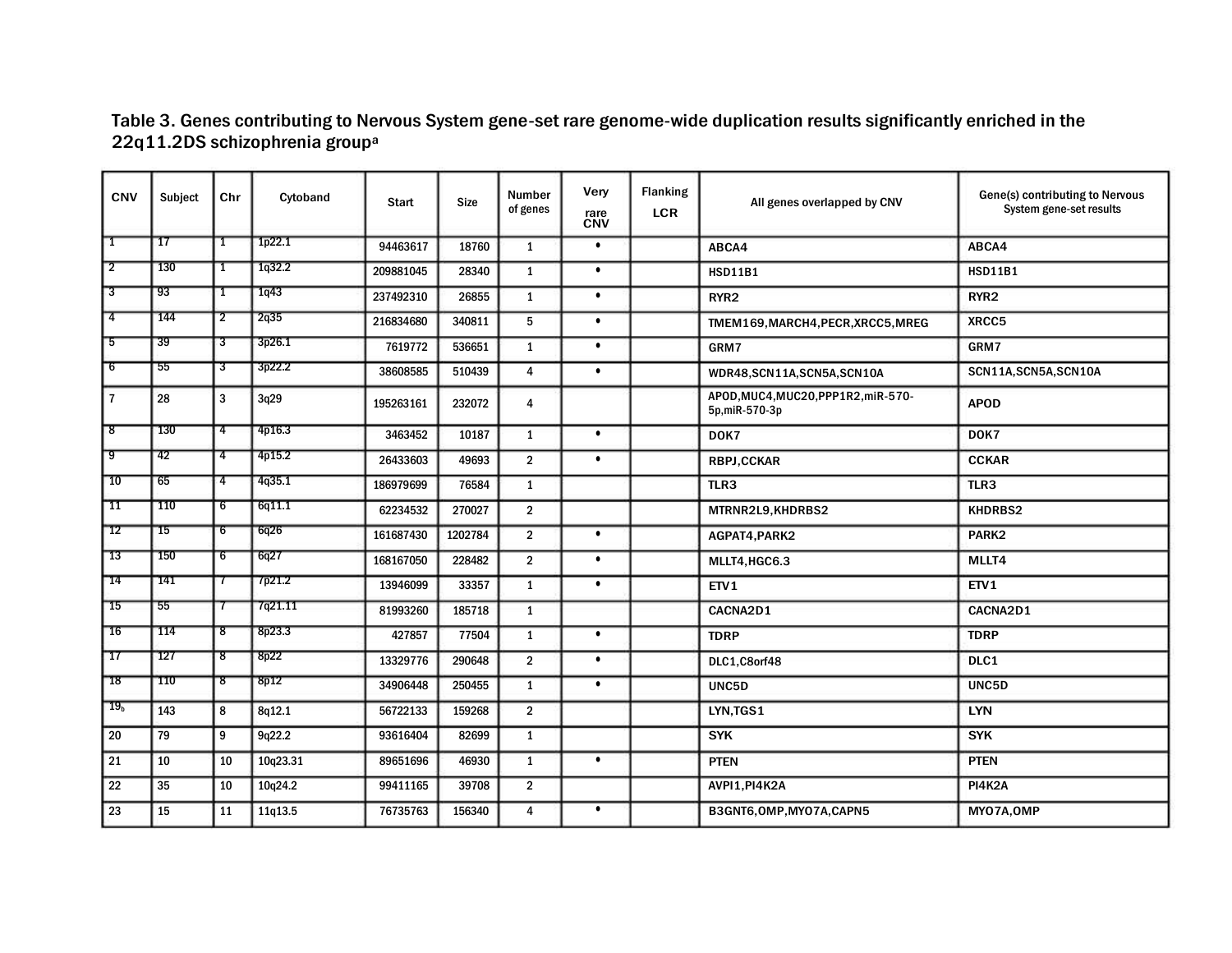# Table 3 continued…

|                   |         |                 |                                    |                 |              | <b>Number</b> | Very                |                               |                                                                                                                                         | Gene(s) contributing to Nervous |
|-------------------|---------|-----------------|------------------------------------|-----------------|--------------|---------------|---------------------|-------------------------------|-----------------------------------------------------------------------------------------------------------------------------------------|---------------------------------|
| <b>CNV</b>        | Subject | Chr             | Cytoband                           | <b>Start</b>    | <b>Size</b>  | of genes      | rare<br><b>CNVs</b> | <b>Flanking</b><br><b>LCR</b> | All genes overlapped by CNV                                                                                                             | System gene-set results         |
| 24                | 86      | 11              | 11g23.3                            | 11501086        | 139977       | $\mathbf{1}$  | $\bullet$           |                               | CADM1                                                                                                                                   | CADM1                           |
| 25                | 12      | 12              | 12q24.21,12q24.2<br>$\overline{2}$ | 11639611        | 1021914      | 6             | $\bullet$           |                               | FBXW8,MAP1LC3B2,MED13L,RNFT2,C12or<br>f49.HRK.miR-4472.miR-620                                                                          | FBXW8                           |
| 26                | 116     | 13              | 13q12.12                           | 3<br>23397621   | 1690189      | 9             | $\bullet$           |                               | SPATA13.C10TNF9.C10TNF9B.SGCG.C10.<br>TNF9B-AS1, PARP4, MIPEP, SACS,<br>TNFRSF19, miR-2276-5p, miR-2276-3p                              | C1QTNF9B,TNFRSF19               |
| 27                | 30      | 14              | 14q32.11                           | 91288380        | 77382        | $\mathbf{1}$  | $\bullet$           |                               | RPS6KA5                                                                                                                                 | RPS6KA5                         |
| 28c               | 92      | 15              | 15q13.2,15q13.3                    | 30668479        | 1952748      | 9             |                     | $\bullet$                     | KLF13,0TUD7A,MTMR10,FAN1,CHRNA7,L<br>OC283710.ARHGAP11B.TRPM1.CHRFAM7<br>A,miR-211-5p,miR-211-3p                                        | CHRNA7, TRPM1                   |
| 29c               | 52      | 15              | 15q13.2,15q13.3                    | 30747394        | 2129590      | 9             |                     | $\bullet$                     | KLF13,0TUD7A,MTMR10,FAN1,GOLGA80,<br>CHRNA7, LOC283710, ARHGAP11B, TRPM1,<br>miR-211-5p, miR-211-3p                                     | CHRNA7, TRPM1                   |
| $-30$             | 131     | 15              | 15g25.1                            | 78421669        | 15345        |               | $\bullet$           |                               | CIB2                                                                                                                                    | CIB <sub>2</sub>                |
| $-31$             | -33     | $\overline{16}$ | 16g24.3                            | 89420230        | 258822       |               |                     |                               | RPL13, SPG7, CPNE7, ANKRD11                                                                                                             | SPG7                            |
| 32 <sub>b,c</sub> | 132     | 17              | 17g12                              | 34816256        | 1428102      | 15            |                     | $\bullet$                     | ZNHIT3, LHX1, DUSP14, MRM1, ACACA, DD<br>X52,DHRS11,SYNRG,C17orf78,HNF1B,AAT<br>F, MYO19, PIGW, TADA2A, GGNBP2, miR-<br>378i, miR-2909  | LHX1                            |
| $-33$             | 147     | 18              | 18g23                              | 74711326        | 80540        |               |                     |                               | <b>MBP</b>                                                                                                                              | <b>MBP</b>                      |
| $-34$             | $-34$   | $-20$           | 20p13                              | 4895803         | 181274       |               |                     |                               | <b>SLC23A2</b>                                                                                                                          | <b>SLC23A2</b>                  |
| -35               | 130     | $20 -$          | 20p11.21                           | 25061344        | 198784       | 3             |                     |                               |                                                                                                                                         | VSX1                            |
|                   |         | 21              |                                    |                 |              |               |                     |                               | ENTPD6, PYGB, VSX1                                                                                                                      | <b>DSCAM</b>                    |
| 36<br>37          | 41      |                 | 21q22.2                            | 41337036<br>158 | 120608<br>82 |               |                     |                               | <b>DSCAM</b><br>MP11,C22orf43,DDTL,RGL4,SL<br>DERL3,C22orf15,IGL<br>EB3, GSTT2, AD<br><b>PECC</b><br>1L, 00001, 00002, 0010, 0101, 0011 | 2R 1                            |

 $a$  Results for the 22q11/2DS-non-psychotic group appear in Table S5.

b CNVs 19 and 32 overlapped with CNVs also found in 22q11.2DS-Non-psychotic subjects (Table S5); °CNVs 28 and 29, and CNV 32, are recurrent CNVs of uncertain pathogenicity (44, 45); LCR, low-copy repeats.